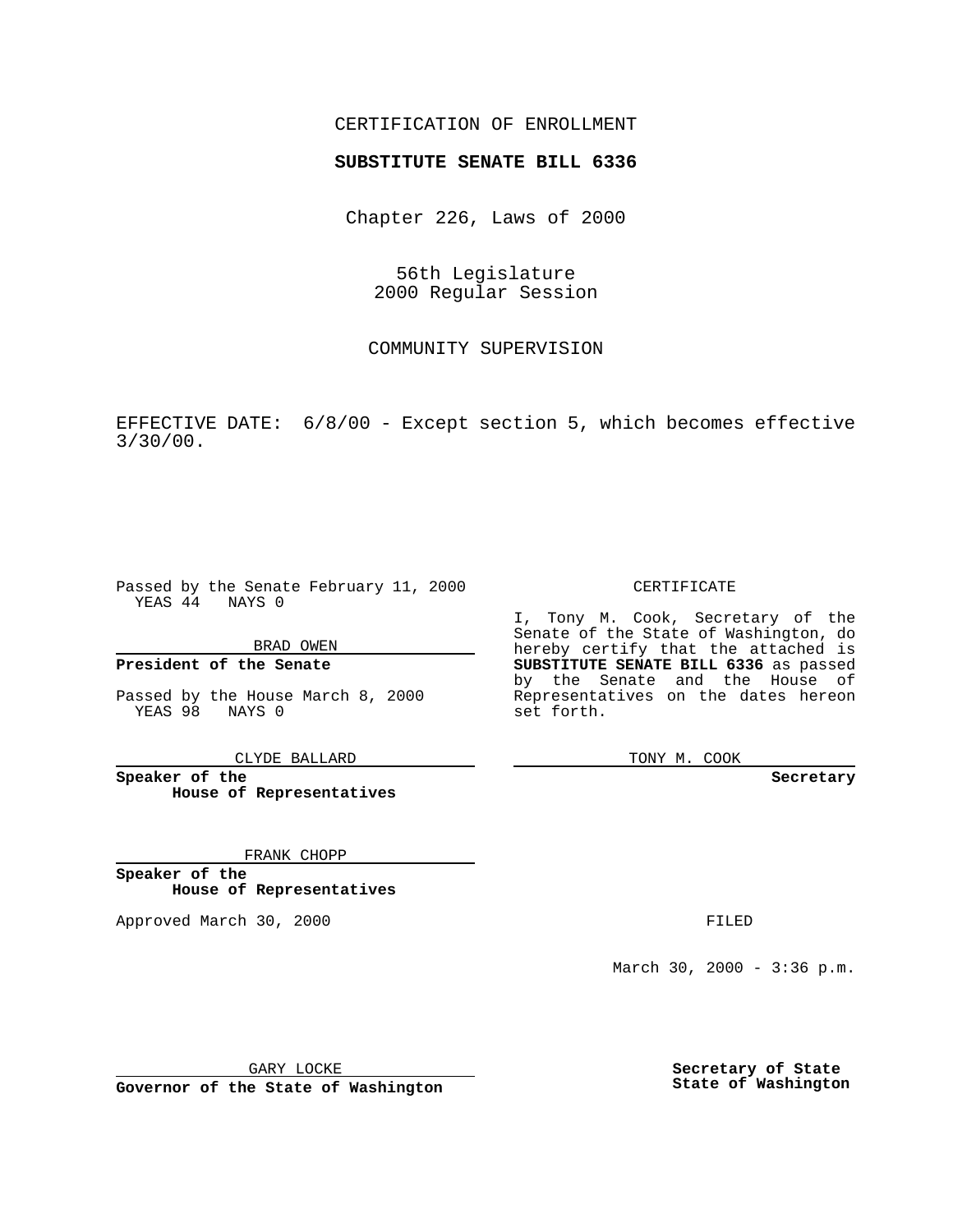## **SUBSTITUTE SENATE BILL 6336** \_\_\_\_\_\_\_\_\_\_\_\_\_\_\_\_\_\_\_\_\_\_\_\_\_\_\_\_\_\_\_\_\_\_\_\_\_\_\_\_\_\_\_\_\_\_\_

\_\_\_\_\_\_\_\_\_\_\_\_\_\_\_\_\_\_\_\_\_\_\_\_\_\_\_\_\_\_\_\_\_\_\_\_\_\_\_\_\_\_\_\_\_\_\_

Passed Legislature - 2000 Regular Session

### **State of Washington 56th Legislature 2000 Regular Session**

**By** Senate Committee on Human Services & Corrections (originally sponsored by Senators Hargrove, Long, Sheahan and Costa; by request of Department of Corrections)

Read first time 02/03/2000.

1 AN ACT Relating to terms of community supervision; amending RCW 2 9.94A.145; reenacting and amending RCW 9.94A.120, 9.94A.142, and 3 9.94A.170; creating a new section; and declaring an emergency.

4 BE IT ENACTED BY THE LEGISLATURE OF THE STATE OF WASHINGTON:

 NEW SECTION. **Sec. 1.** The legislature finds that supervision of offenders in the community and an offender's payment of restitution enhances public safety, improves offender accountability, is an important component of providing justice to victims, and strengthens the community. The legislature intends that all terms and conditions of an offender's supervision in the community, including the length of supervision and payment of legal financial obligations, not be curtailed by an offender's absence from supervision for any reason including confinement in any correctional institution. The 14 legislature, through this act, revises the results of In re 15 Sappenfield, 980 P.2d 1271 (1999) and declares that an offender's absence from supervision or subsequent incarceration acts to toll the jurisdiction of the court or department over an offender for the purpose of enforcing legal financial obligations.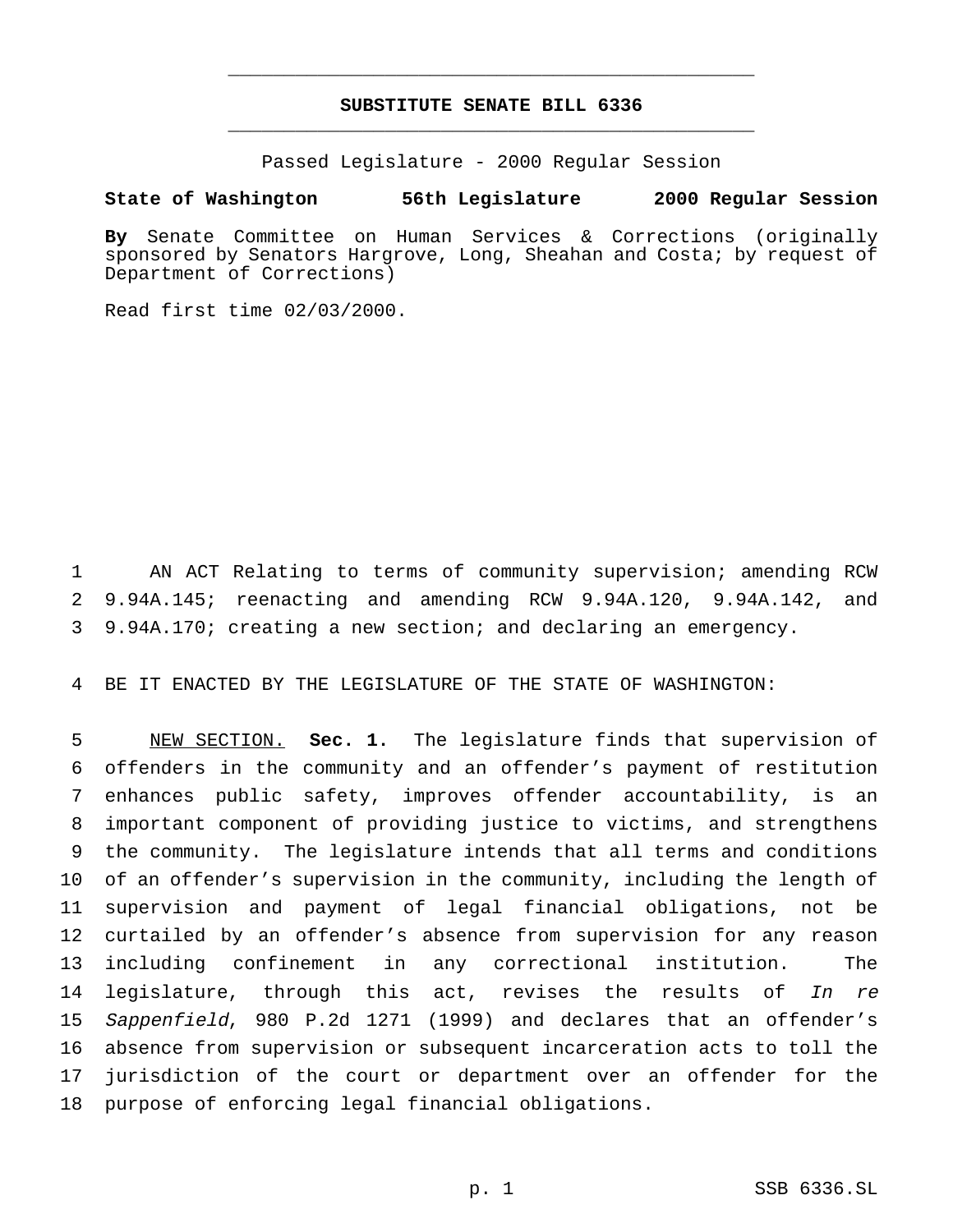**Sec. 2.** RCW 9.94A.120 and 1999 c 324 s 2, 1999 c 197 s 4, 1999 c 196 s 5, and 1999 c 147 s 3 are each reenacted and amended to read as follows:

 When a person is convicted of a felony, the court shall impose punishment as provided in this section.

 (1) Except as authorized in subsections (2), (4), (5), (6), and (8) of this section, the court shall impose a sentence within the sentence range for the offense.

 (2) The court may impose a sentence outside the standard sentence range for that offense if it finds, considering the purpose of this chapter, that there are substantial and compelling reasons justifying an exceptional sentence.

 (3) Whenever a sentence outside the standard range is imposed, the court shall set forth the reasons for its decision in written findings of fact and conclusions of law. A sentence outside the standard range shall be a determinate sentence.

 (4) A persistent offender shall be sentenced to a term of total confinement for life without the possibility of parole or, when authorized by RCW 10.95.030 for the crime of aggravated murder in the first degree, sentenced to death, notwithstanding the maximum sentence under any other law. An offender convicted of the crime of murder in the first degree shall be sentenced to a term of total confinement not less than twenty years. An offender convicted of the crime of assault in the first degree or assault of a child in the first degree where the offender used force or means likely to result in death or intended to kill the victim shall be sentenced to a term of total confinement not less than five years. An offender convicted of the crime of rape in the first degree shall be sentenced to a term of total confinement not less than five years. The foregoing minimum terms of total confinement are mandatory and shall not be varied or modified as provided in subsection (2) of this section. In addition, all offenders subject to the provisions of this subsection shall not be eligible for community custody, earned release time, furlough, home detention, partial confinement, work crew, work release, or any other form of early 35 release as defined under RCW 9.94A.150 (1), (2), (3),  $((\frac{1}{5}, \frac{7}{5}, \frac{6}{5})$   $(6)$ ,  $(8)$ , or  $(9)$ , or any other form of authorized leave of absence from the correctional facility while not in the direct custody of a corrections officer or officers during such minimum terms of total confinement except: (a) In the case of an offender in need of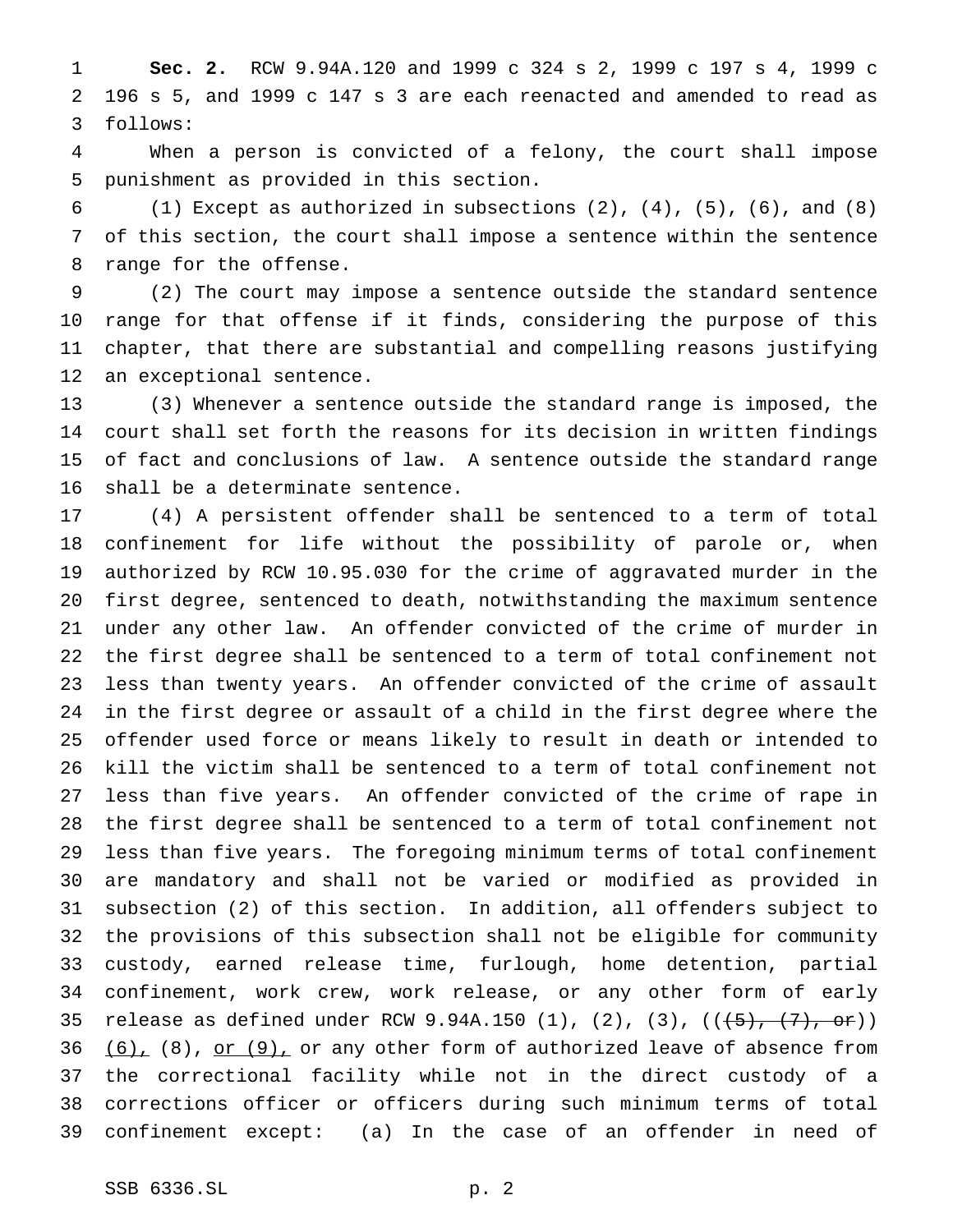emergency medical treatment; (b) for the purpose of commitment to an inpatient treatment facility in the case of an offender convicted of the crime of rape in the first degree; or (c) for an extraordinary medical placement when authorized under RCW 9.94A.150(4).

 (5)(a) In sentencing a first-time offender the court may waive the imposition of a sentence within the sentence range and impose a sentence which may include up to ninety days of confinement in a facility operated or utilized under contract by the county and a requirement that the offender refrain from committing new offenses. The sentence may also include a term of community supervision or community custody as specified in (b) of this subsection, which, in addition to crime-related prohibitions, may include requirements that the offender perform any one or more of the following:

(i) Devote time to a specific employment or occupation;

 (ii) Undergo available outpatient treatment for up to the period specified in (b) of this subsection, or inpatient treatment not to exceed the standard range of confinement for that offense;

 (iii) Pursue a prescribed, secular course of study or vocational training;

 (iv) Remain within prescribed geographical boundaries and notify the community corrections officer prior to any change in the offender's address or employment;

(v) Report as directed to a community corrections officer; or

 (vi) Pay all court-ordered legal financial obligations as provided in RCW 9.94A.030 and/or perform community service work.

 (b) The terms and statuses applicable to sentences under (a) of this subsection are:

 (i) For sentences imposed on or after July 25, 1999, for crimes committed before July 1, 2000, up to one year of community supervision. If treatment is ordered, the period of community supervision may 31 include up to the period of treatment, but shall not exceed two years; and

 (ii) For crimes committed on or after July 1, 2000, up to one year of community custody unless treatment is ordered, in which case the period of community custody may include up to the period of treatment, but shall not exceed two years. Any term of community custody imposed under this subsection (5) is subject to conditions and sanctions as authorized in this subsection (5) and in subsection (11)(b) and (c) of this section.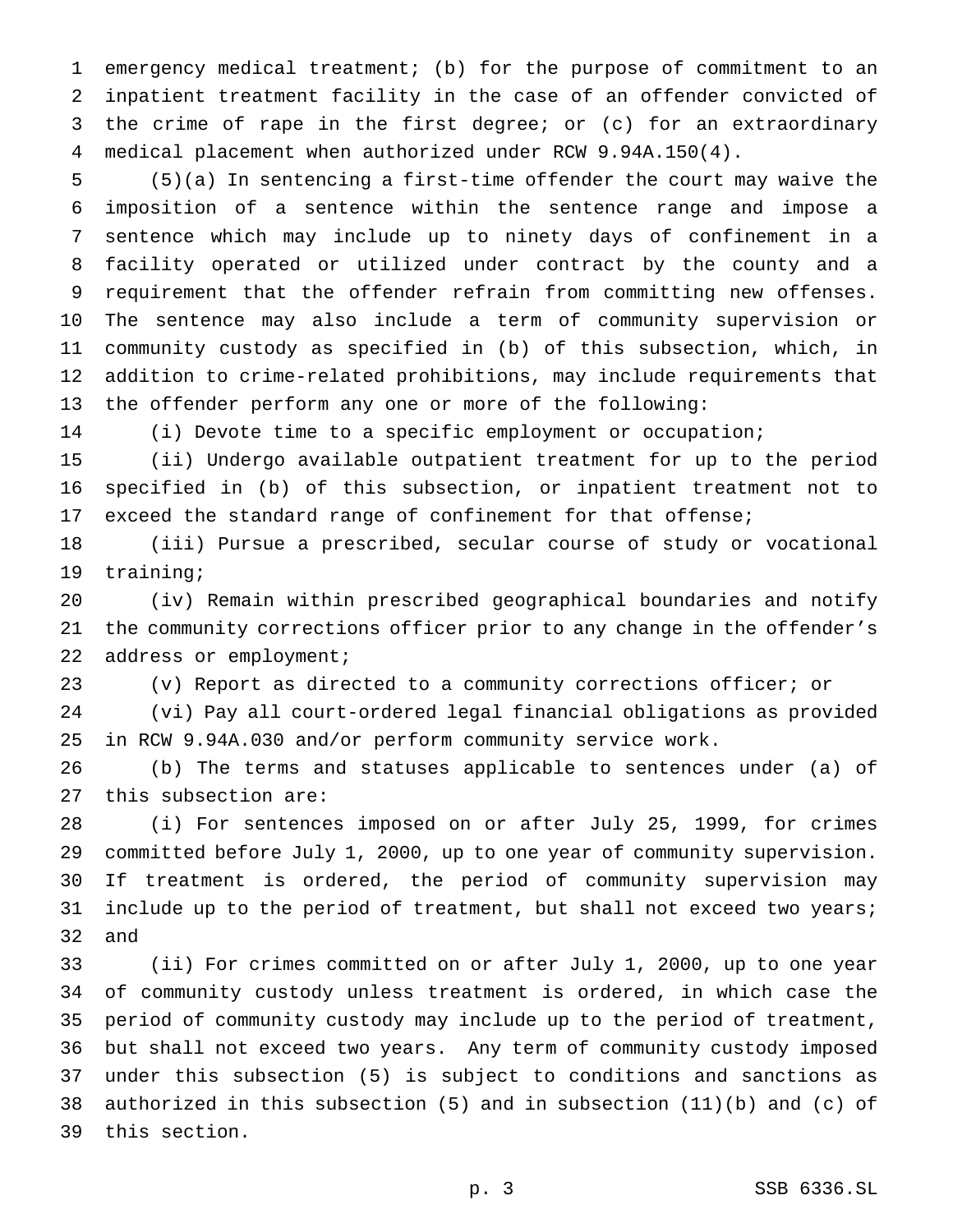(c) The department shall discharge from community supervision any offender sentenced under this subsection (5) before July 25, 1999, who has served at least one year of community supervision and has completed any treatment ordered by the court.

 (6)(a) An offender is eligible for the special drug offender sentencing alternative if:

 (i) The offender is convicted of a felony that is not a violent offense or sex offense and the violation does not involve a sentence 9 enhancement under RCW 9.94A.310 (3) or (4);

 (ii) The offender has no current or prior convictions for a sex offense or violent offense in this state, another state, or the United States;

 (iii) For a violation of the uniform controlled substances act under chapter 69.50 RCW or a criminal solicitation to commit such a violation under chapter 9A.28 RCW, the offense involved only a small quantity of the particular controlled substance as determined by the judge upon consideration of such factors as the weight, purity, packaging, sale price, and street value of the controlled substance; and

 (iv) The offender has not been found by the United States attorney general to be subject to a deportation detainer or order.

 (b) If the standard range is greater than one year and the sentencing judge determines that the offender is eligible for this option and that the offender and the community will benefit from the use of the special drug offender sentencing alternative, the judge may waive imposition of a sentence within the standard range and impose a sentence that must include a period of total confinement in a state facility for one-half of the midpoint of the standard range. During incarceration in the state facility, offenders sentenced under this subsection shall undergo a comprehensive substance abuse assessment and receive, within available resources, treatment services appropriate for the offender. The treatment services shall be designed by the division of alcohol and substance abuse of the department of social and health services, in cooperation with the department of corrections.

The court shall also impose:

 (i) The remainder of the midpoint of the standard range as a term of community custody which must include appropriate substance abuse treatment in a program that has been approved by the division of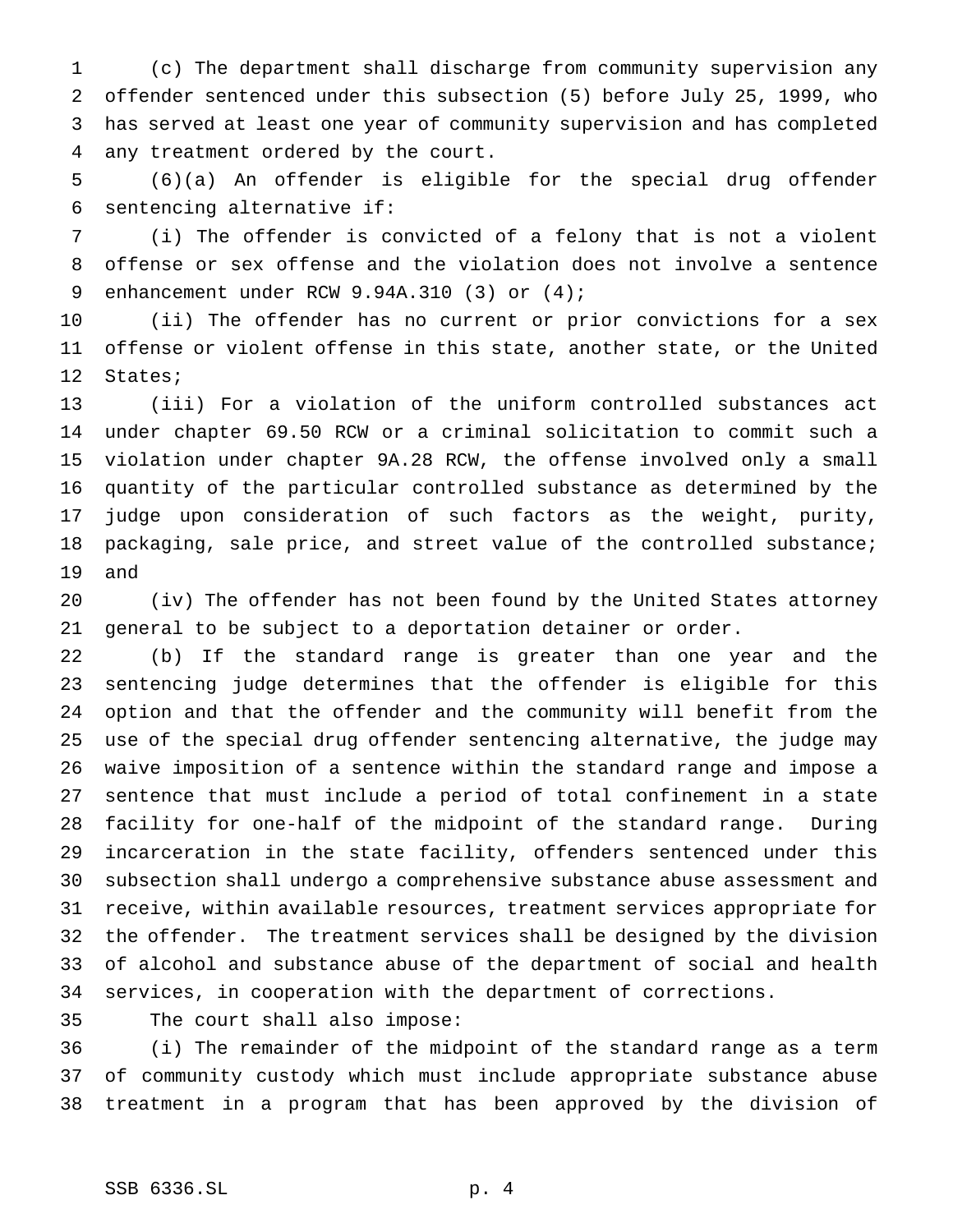alcohol and substance abuse of the department of social and health services;

 (ii) Crime-related prohibitions including a condition not to use illegal controlled substances; and

 (iii) A requirement to submit to urinalysis or other testing to monitor that status.

 The court may prohibit the offender from using alcohol or controlled substances and may require that the monitoring for controlled substances be conducted by the department or by a treatment alternatives to street crime program or a comparable court or agency- referred program. The offender may be required to pay thirty dollars per month while on community custody to offset the cost of monitoring. In addition, the court shall impose three or more of the following conditions:

(A) Devote time to a specific employment or training;

 (B) Remain within prescribed geographical boundaries and notify the court or the community corrections officer before any change in the offender's address or employment;

(C) Report as directed to a community corrections officer;

(D) Pay all court-ordered legal financial obligations;

(E) Perform community service work;

(F) Stay out of areas designated by the sentencing judge;

 (G) Such other conditions as the court may require such as affirmative conditions.

 (c) If the offender violates any of the sentence conditions in (b) of this subsection, a violation hearing shall be held by the department unless waived by the offender. If the department finds that conditions have been willfully violated, the offender may be reclassified to serve the remaining balance of the original sentence.

 (d) The department shall determine the rules for calculating the value of a day fine based on the offender's income and reasonable obligations which the offender has for the support of the offender and any dependents. These rules shall be developed in consultation with the administrator for the courts, the office of financial management, and the commission.

 (e) An offender who fails to complete the special drug offender sentencing alternative program or who is administratively terminated from the program shall be reclassified to serve the unexpired term of his or her sentence as ordered by the sentencing judge and shall be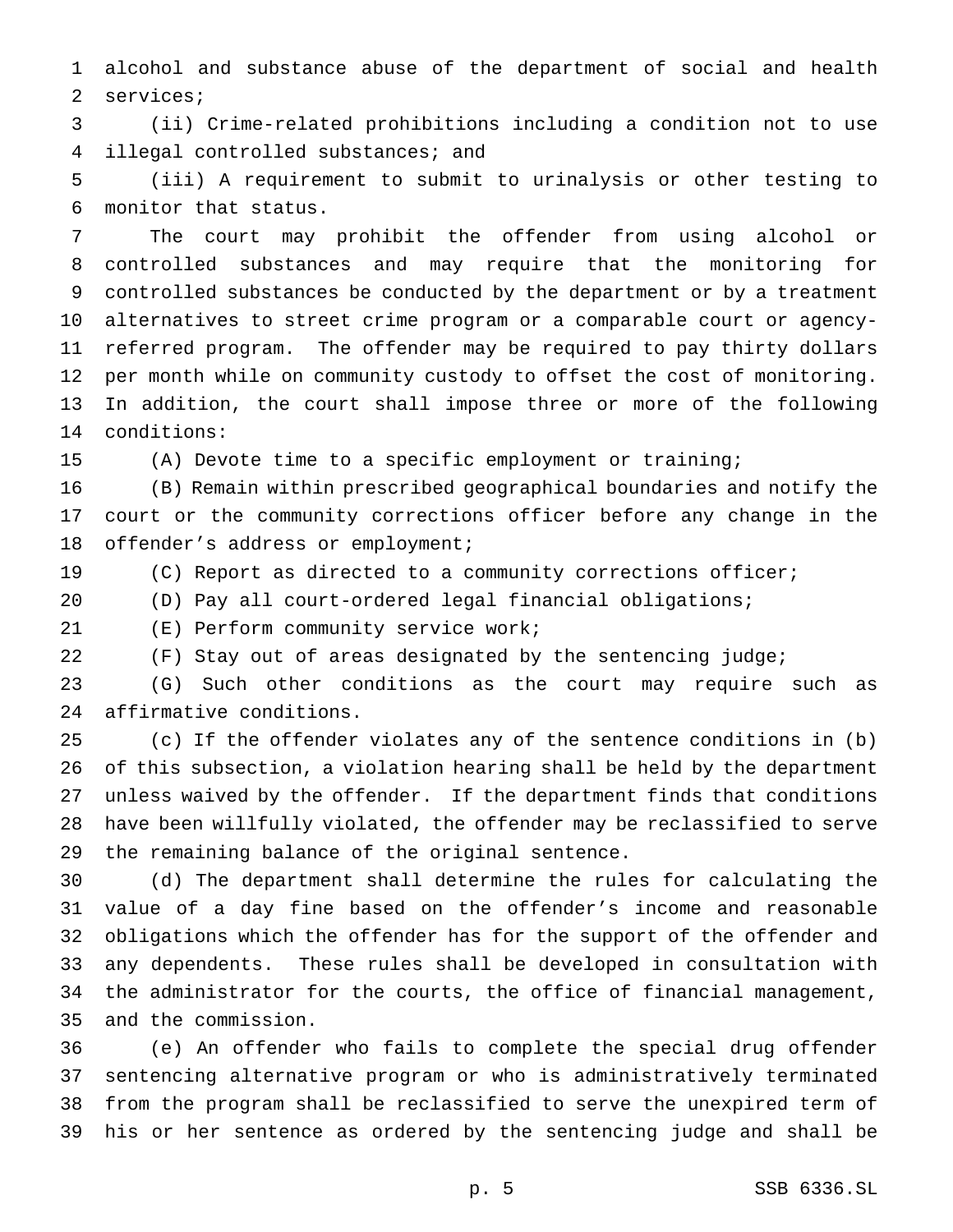subject to all rules relating to earned early release time. An offender who violates any conditions of supervision as defined by the department shall be sanctioned. Sanctions may include, but are not limited to, reclassifying the offender to serve the unexpired term of his or her sentence as ordered by the sentencing judge. If an offender is reclassified to serve the unexpired term of his or her sentence, the offender shall be subject to all rules relating to earned early release time.

 (7) If a sentence range has not been established for the defendant's crime, the court shall impose a determinate sentence which may include not more than one year of confinement; community service work; until July 1, 2000, a term of community supervision not to exceed one year and on and after July 1, 2000, a term of community custody not to exceed one year, subject to conditions and sanctions as authorized in subsection (11)(b) and (c) of this section; and/or other legal financial obligations. The court may impose a sentence which provides more than one year of confinement if the court finds, considering the purpose of this chapter, that there are substantial and compelling reasons justifying an exceptional sentence.

 (8)(a)(i) When an offender is convicted of a sex offense other than a violation of RCW 9A.44.050 or a sex offense that is also a serious violent offense and has no prior convictions for a sex offense or any other felony sex offenses in this or any other state, the sentencing court, on its own motion or the motion of the state or the defendant, may order an examination to determine whether the defendant is amenable to treatment.

 The report of the examination shall include at a minimum the following: The defendant's version of the facts and the official version of the facts, the defendant's offense history, an assessment of problems in addition to alleged deviant behaviors, the offender's social and employment situation, and other evaluation measures used. The report shall set forth the sources of the evaluator's information. The examiner shall assess and report regarding the defendant's amenability to treatment and relative risk to the community. A proposed treatment plan shall be provided and shall include, at a minimum:

 (A) Frequency and type of contact between offender and therapist; (B) Specific issues to be addressed in the treatment and description of planned treatment modalities;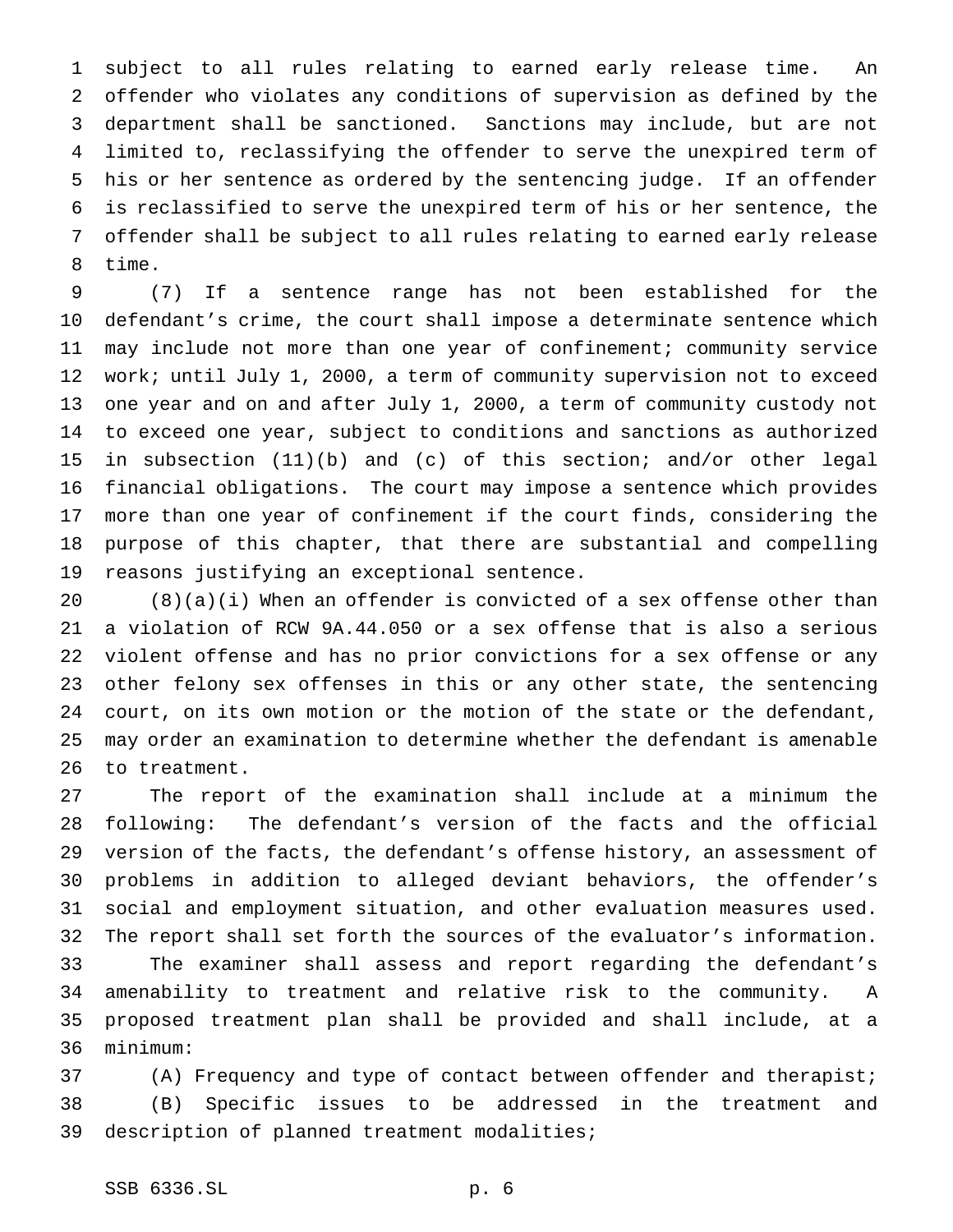(C) Monitoring plans, including any requirements regarding living conditions, lifestyle requirements, and monitoring by family members and others;

(D) Anticipated length of treatment; and

(E) Recommended crime-related prohibitions.

 The court on its own motion may order, or on a motion by the state shall order, a second examination regarding the offender's amenability to treatment. The evaluator shall be selected by the party making the motion. The defendant shall pay the cost of any second examination ordered unless the court finds the defendant to be indigent in which case the state shall pay the cost.

 (ii) After receipt of the reports, the court shall consider whether the offender and the community will benefit from use of this special sex offender sentencing alternative and consider the victim's opinion whether the offender should receive a treatment disposition under this subsection. If the court determines that this special sex offender sentencing alternative is appropriate, the court shall then impose a sentence within the sentence range. If this sentence is less than eleven years of confinement, the court may suspend the execution of the sentence and impose the following conditions of suspension:

 (A) The court shall place the defendant on community custody for the length of the suspended sentence or three years, whichever is greater, and require the offender to comply with any conditions imposed by the department of corrections under subsection (15) of this section; (B) The court shall order treatment for any period up to three years in duration. The court in its discretion shall order outpatient sex offender treatment or inpatient sex offender treatment, if available. A community mental health center may not be used for such treatment unless it has an appropriate program designed for sex offender treatment. The offender shall not change sex offender treatment providers or treatment conditions without first notifying the prosecutor, the community corrections officer, and the court, and shall not change providers without court approval after a hearing if the prosecutor or community corrections officer object to the change. In addition, as conditions of the suspended sentence, the court may impose other sentence conditions including up to six months of confinement, not to exceed the sentence range of confinement for that offense, crime-related prohibitions, and requirements that the offender perform any one or more of the following: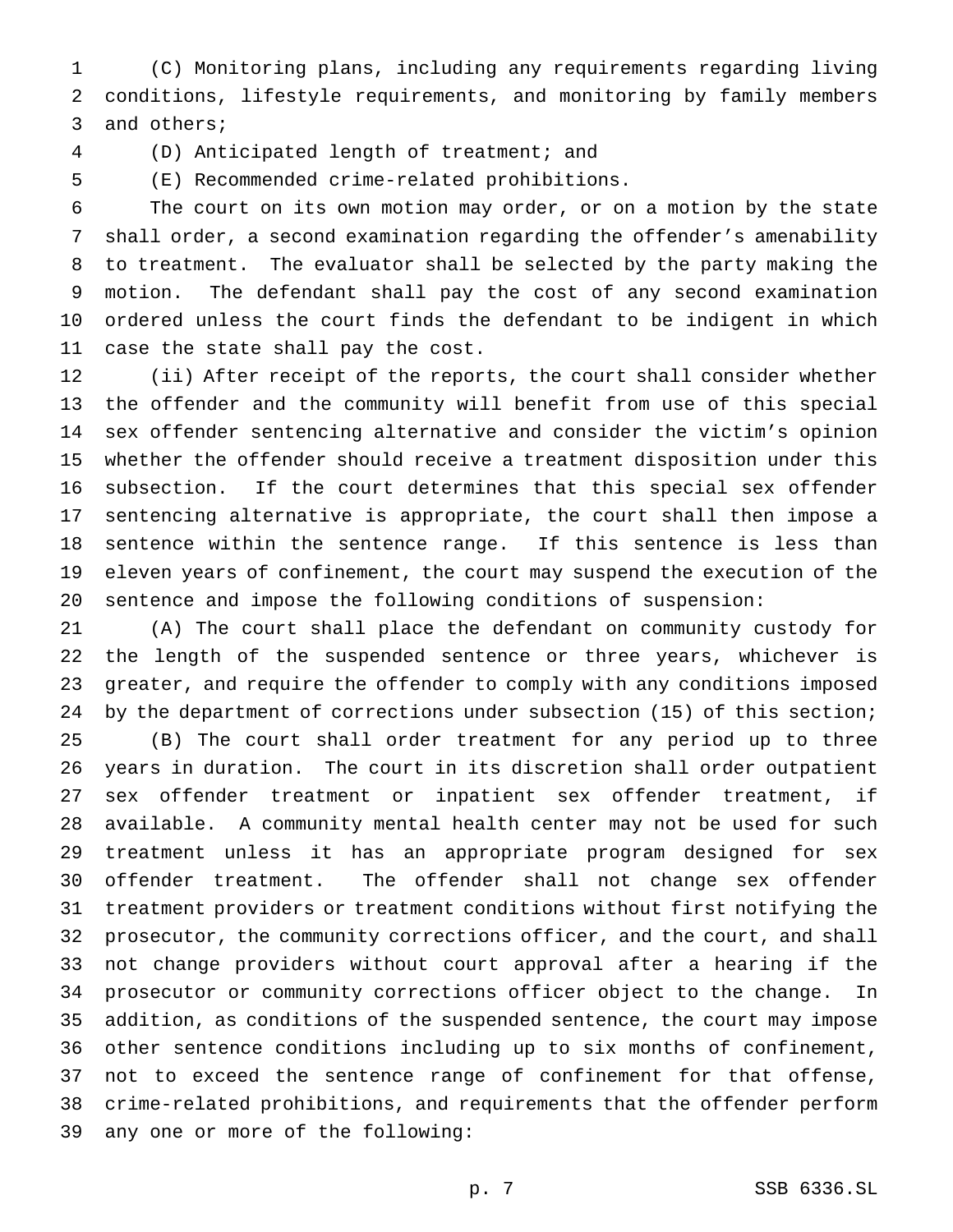(I) Devote time to a specific employment or occupation;

 (II) Remain within prescribed geographical boundaries and notify the court or the community corrections officer prior to any change in the offender's address or employment;

 (III) Report as directed to the court and a community corrections officer;

 (IV) Pay all court-ordered legal financial obligations as provided in RCW 9.94A.030, perform community service work, or any combination thereof; or

 (V) Make recoupment to the victim for the cost of any counseling required as a result of the offender's crime; and

 (C) Sex offenders sentenced under this special sex offender sentencing alternative are not eligible to accrue any earned release time while serving a suspended sentence.

 (iii) The sex offender therapist shall submit quarterly reports on the defendant's progress in treatment to the court and the parties. The report shall reference the treatment plan and include at a minimum the following: Dates of attendance, defendant's compliance with requirements, treatment activities, the defendant's relative progress in treatment, and any other material as specified by the court at sentencing.

 (iv) At the time of sentencing, the court shall set a treatment termination hearing for three months prior to the anticipated date for completion of treatment. Prior to the treatment termination hearing, the treatment professional and community corrections officer shall submit written reports to the court and parties regarding the defendant's compliance with treatment and monitoring requirements, and recommendations regarding termination from treatment, including proposed community supervision conditions. Either party may request and the court may order another evaluation regarding the advisability of termination from treatment. The defendant shall pay the cost of any additional evaluation ordered unless the court finds the defendant to be indigent in which case the state shall pay the cost. At the treatment termination hearing the court may: (A) Modify conditions of community custody, and either (B) terminate treatment, or (C) extend treatment for up to the remaining period of community custody.

 (v) If a violation of conditions occurs during community custody, the department shall either impose sanctions as provided for in RCW 9.94A.205(2)(a) or refer the violation to the court and recommend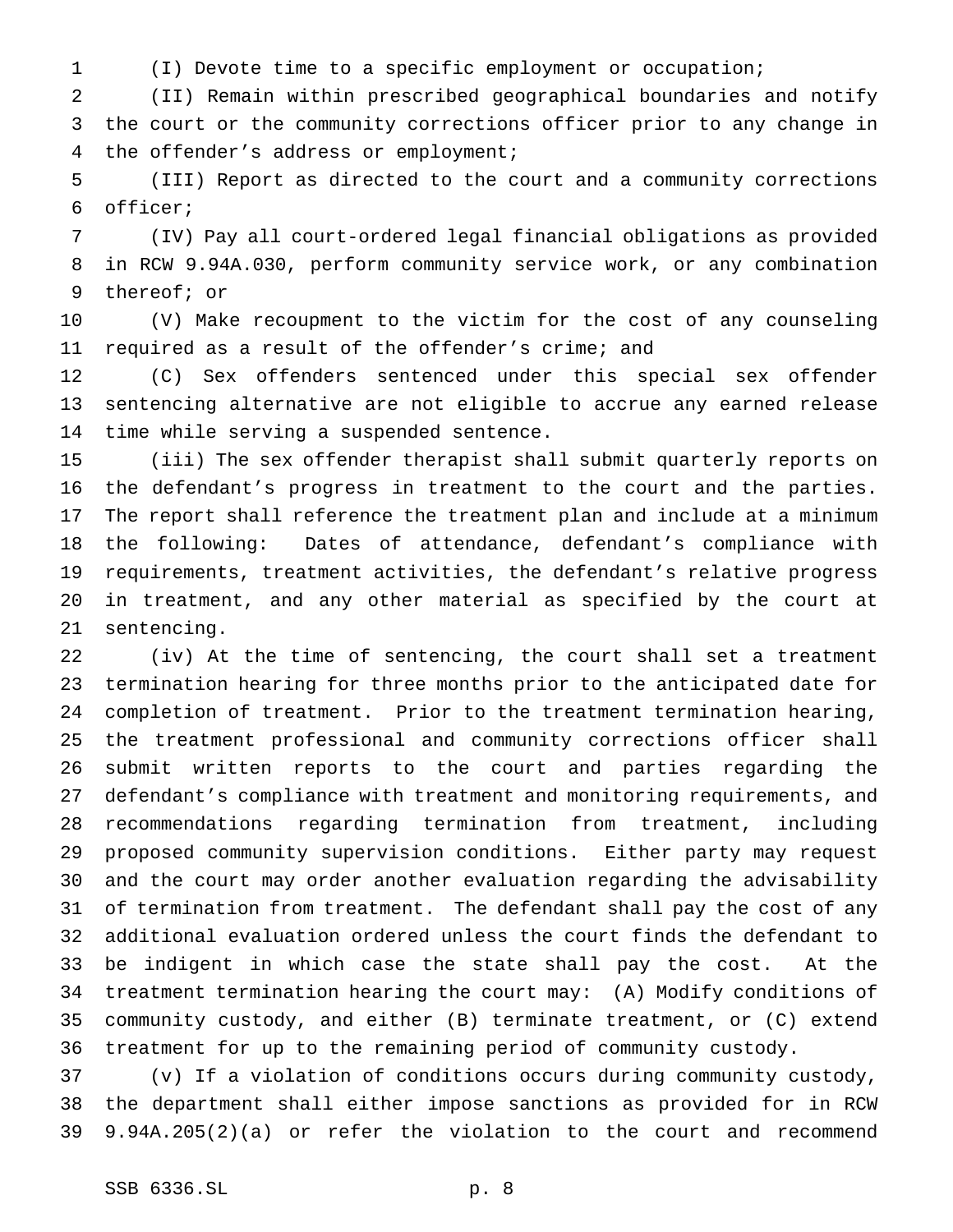revocation of the suspended sentence as provided for in (a)(vi) of this subsection.

 (vi) The court may revoke the suspended sentence at any time during the period of community custody and order execution of the sentence if: (A) The defendant violates the conditions of the suspended sentence, or (B) the court finds that the defendant is failing to make satisfactory progress in treatment. All confinement time served during the period of community custody shall be credited to the offender if the suspended sentence is revoked.

 (vii) Except as provided in (a)(viii) of this subsection, after July 1, 1991, examinations and treatment ordered pursuant to this subsection shall only be conducted by sex offender treatment providers certified by the department of health pursuant to chapter 18.155 RCW. (viii) A sex offender therapist who examines or treats a sex offender pursuant to this subsection (8) does not have to be certified by the department of health pursuant to chapter 18.155 RCW if the court finds that: (A) The offender has already moved to another state or plans to move to another state for reasons other than circumventing the certification requirements; (B) no certified providers are available for treatment within a reasonable geographical distance of the offender's home; and (C) the evaluation and treatment plan comply with this subsection (8) and the rules adopted by the department of health. (ix) For purposes of this subsection (8), "victim" means any person who has sustained emotional, psychological, physical, or financial

 injury to person or property as a result of the crime charged. "Victim" also means a parent or guardian of a victim who is a minor child unless the parent or guardian is the perpetrator of the offense. (x) If the defendant was less than eighteen years of age when the charge was filed, the state shall pay for the cost of initial evaluation and treatment.

 (b) When an offender commits any felony sex offense on or after July 1, 1987, and is sentenced to a term of confinement of more than one year but less than six years, the sentencing court may, on its own motion or on the motion of the offender or the state, request the department of corrections to evaluate whether the offender is amenable to treatment and the department may place the offender in a treatment program within a correctional facility operated by the department.

 Except for an offender who has been convicted of a violation of RCW 9A.44.040 or 9A.44.050, if the offender completes the treatment program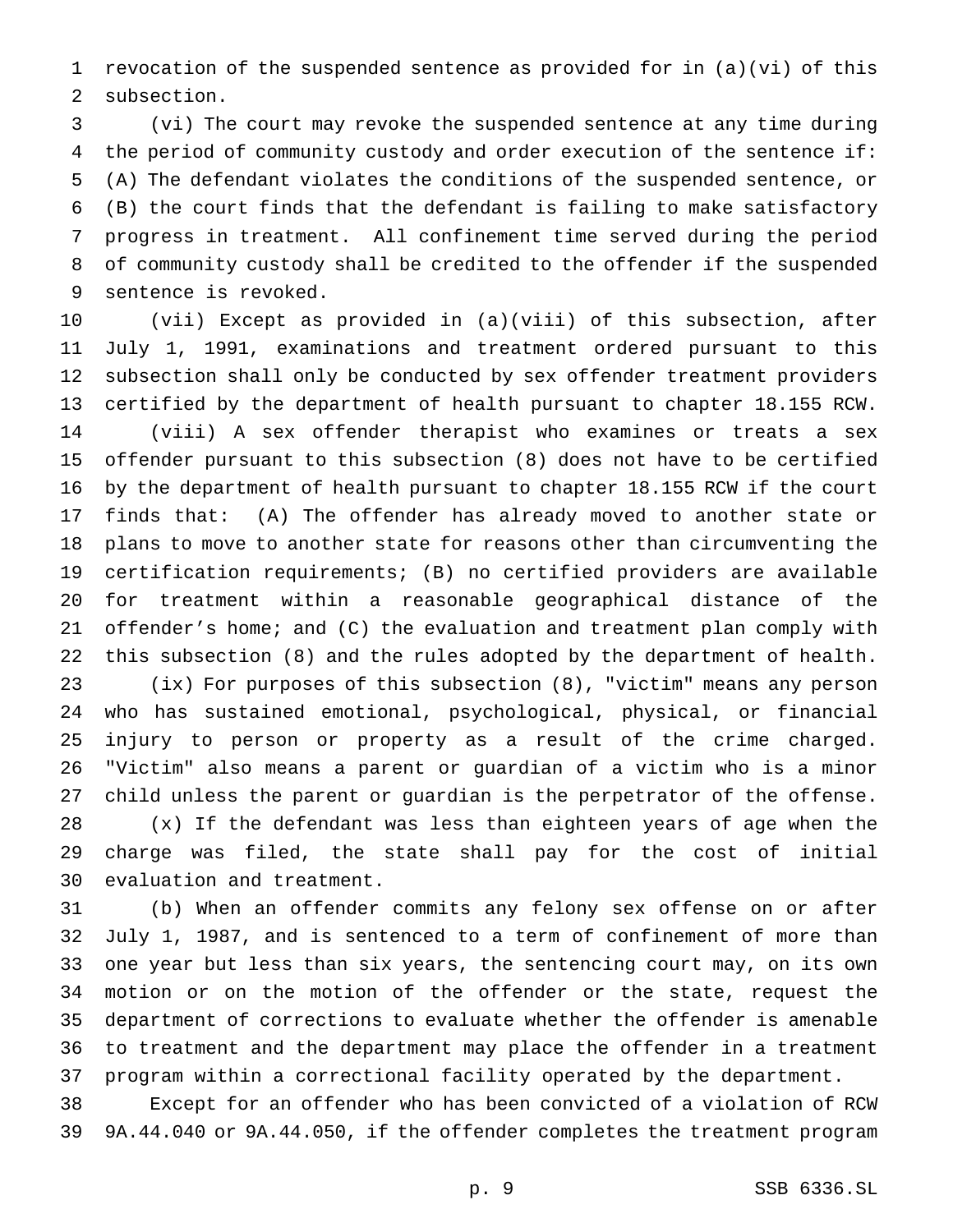before the expiration of his or her term of confinement, the department of corrections may request the court to convert the balance of confinement to community supervision and to place conditions on the offender including crime-related prohibitions and requirements that the offender perform any one or more of the following:

(i) Devote time to a specific employment or occupation;

 (ii) Remain within prescribed geographical boundaries and notify the court or the community corrections officer prior to any change in 9 the offender's address or employment;

 (iii) Report as directed to the court and a community corrections officer;

(iv) Undergo available outpatient treatment.

 If the offender violates any of the terms of his or her community supervision, the court may order the offender to serve out the balance of his or her community supervision term in confinement in the custody of the department of corrections.

 Nothing in this subsection (8)(b) shall confer eligibility for such programs for offenders convicted and sentenced for a sex offense committed prior to July 1, 1987. This subsection (8)(b) does not apply to any crime committed after July 1, 1990.

 (c) Offenders convicted and sentenced for a sex offense committed prior to July 1, 1987, may, subject to available funds, request an evaluation by the department of corrections to determine whether they are amenable to treatment. If the offender is determined to be amenable to treatment, the offender may request placement in a treatment program within a correctional facility operated by the department. Placement in such treatment program is subject to available funds.

 (d) Within the funds available for this purpose, the department shall develop and monitor transition and relapse prevention strategies, including risk assessment and release plans, to reduce risk to the community after sex offenders' terms of confinement in the custody of the department.

 (9)(a)(i) When a court sentences a person to a term of total confinement to the custody of the department of corrections for an offense categorized as a sex offense or a serious violent offense committed after July 1, 1988, but before July 1, 1990, assault in the second degree, assault of a child in the second degree, any crime against a person where it is determined in accordance with RCW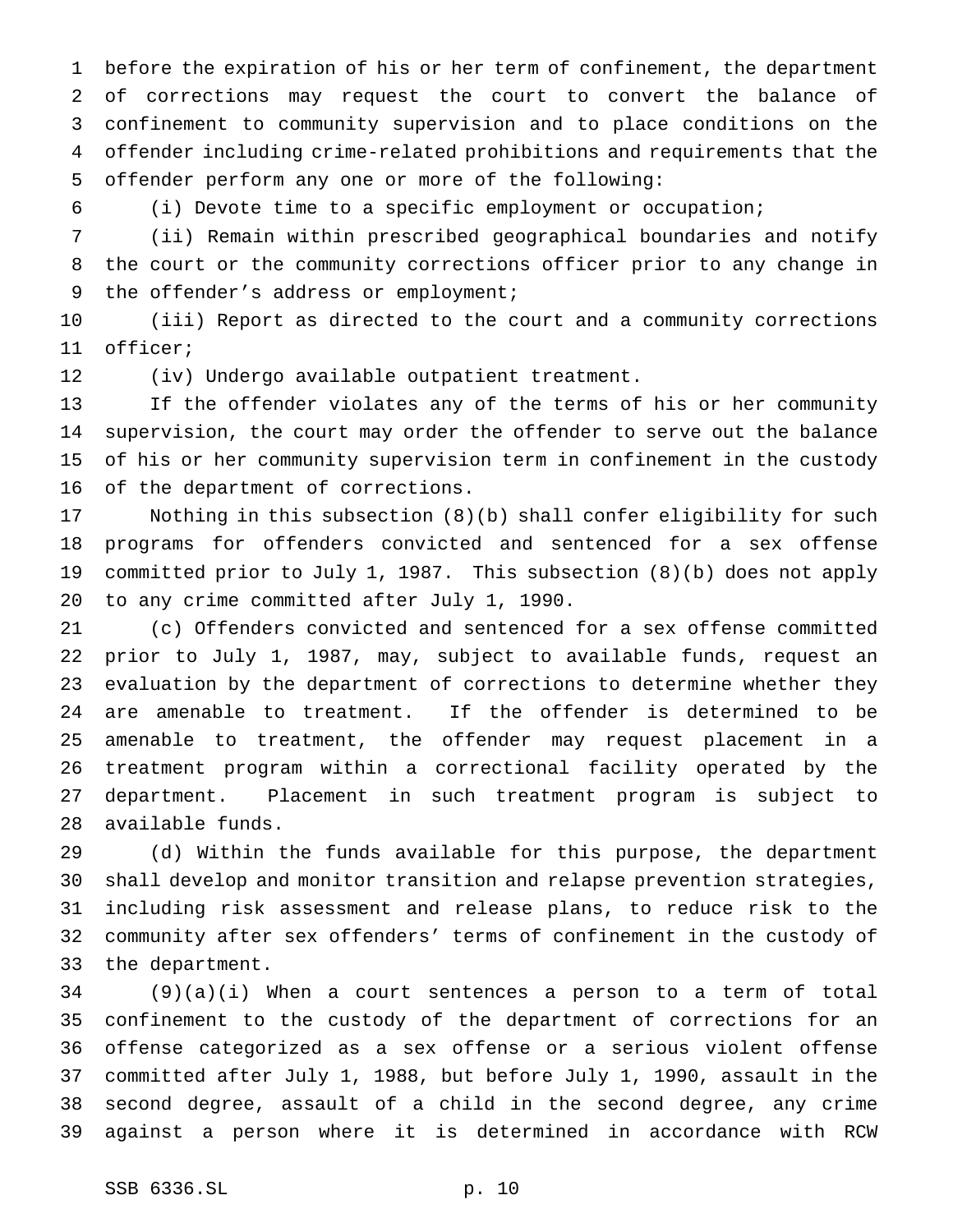9.94A.125 that the defendant or an accomplice was armed with a deadly weapon at the time of commission, or any felony offense under chapter 69.50 or 69.52 RCW not sentenced under subsection (6) of this section, committed on or after July 1, 1988, but before July 25, 1999, the court shall in addition to the other terms of the sentence, sentence the offender to a one-year term of community placement beginning either upon completion of the term of confinement or at such time as the offender is transferred to community custody in lieu of earned release in accordance with RCW 9.94A.150 (1) and (2). When the court sentences an offender under this subsection to the statutory maximum period of confinement then the community placement portion of the sentence shall consist entirely of such community custody to which the offender may become eligible, in accordance with RCW 9.94A.150 (1) and (2). Any period of community custody actually served shall be credited against the community placement portion of the sentence.

 (ii) Except for persons sentenced under (b) of this subsection or subsection (10)(a) of this section, when a court sentences a person to a term of total confinement to the custody of the department of corrections for a violent offense, any crime against a person under RCW 9.94A.440(2), or any felony offense under chapter 69.50 or 69.52 RCW not sentenced under subsection (6) of this section, committed on or after July 25, 1999, but before July 1, 2000, the court shall in addition to the other terms of the sentence, sentence the offender to a one-year term of community placement beginning either upon completion of the term of confinement or at such time as the offender is transferred to community custody in lieu of earned release in accordance with RCW 9.94A.150 (1) and (2). When the court sentences the offender under this subsection (9)(a)(ii) to the statutory maximum period of confinement, then the community placement portion of the sentence shall consist entirely of such community custody to which the offender may become eligible, in accordance with RCW 9.94A.150 (1) and (2). Any period of community custody actually served shall be credited against the community placement portion of the sentence.

 (b) When a court sentences a person to a term of total confinement to the custody of the department of corrections for an offense categorized as a sex offense committed on or after July 1, 1990, but before June 6, 1996, or a serious violent offense, vehicular homicide, or vehicular assault, committed on or after July 1, 1990, but before July 1, 2000, the court shall in addition to other terms of the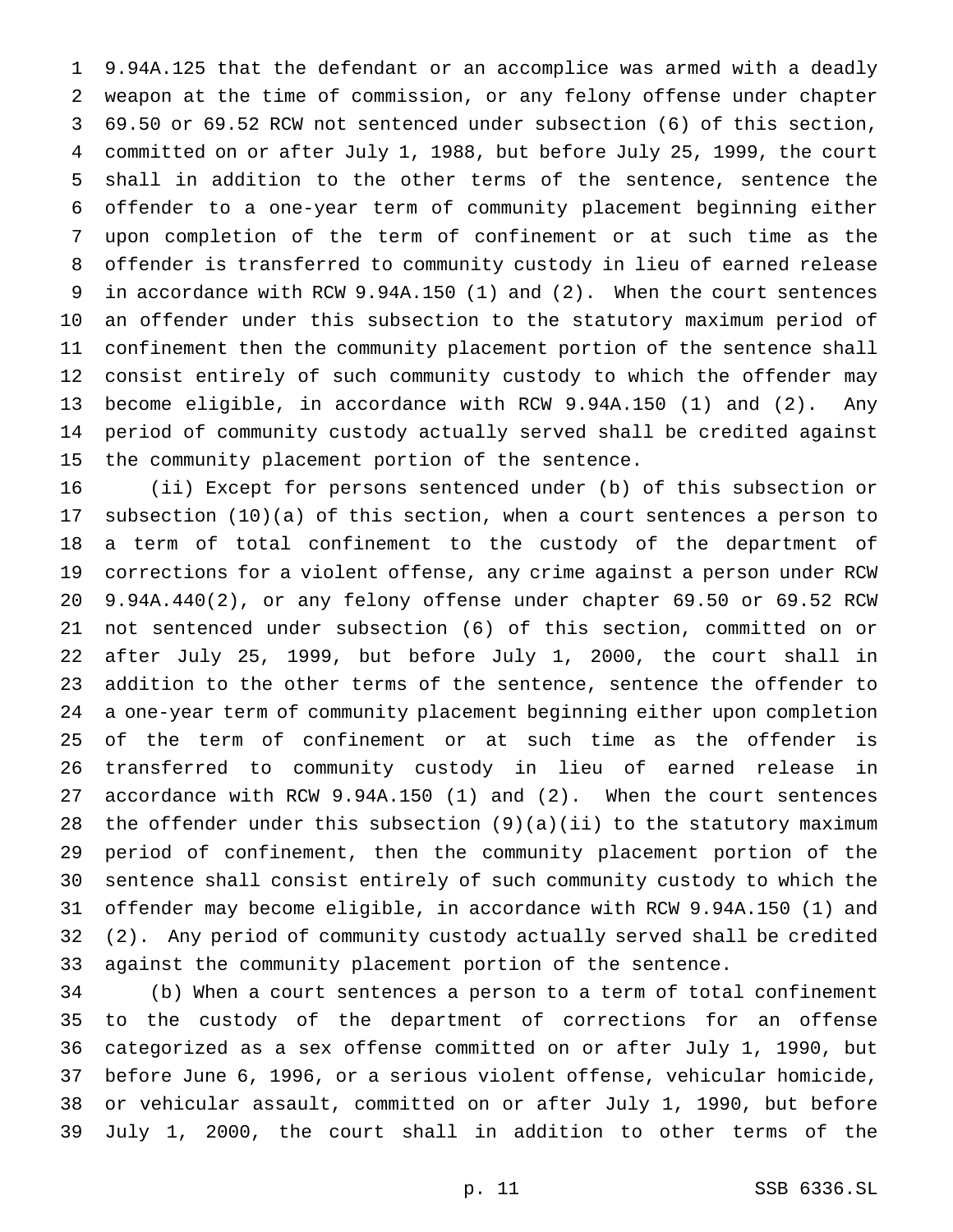sentence, sentence the offender to community placement for two years or up to the period of earned release awarded pursuant to RCW 9.94A.150 (1) and (2), whichever is longer. The community placement shall begin either upon completion of the term of confinement or at such time as the offender is transferred to community custody in lieu of earned release in accordance with RCW 9.94A.150 (1) and (2). When the court sentences an offender under this subsection to the statutory maximum period of confinement then the community placement portion of the sentence shall consist entirely of the community custody to which the offender may become eligible, in accordance with RCW 9.94A.150 (1) and (2). Any period of community custody actually served shall be credited against the community placement portion of the sentence. Unless a condition is waived by the court, the terms of community placement for offenders sentenced pursuant to this section shall include the following conditions:

 (i) The offender shall report to and be available for contact with the assigned community corrections officer as directed;

 (ii) The offender shall work at department of corrections-approved education, employment, and/or community service;

 (iii) The offender shall not possess or consume controlled substances except pursuant to lawfully issued prescriptions;

 (iv) The offender shall pay supervision fees as determined by the department of corrections;

 (v) The residence location and living arrangements are subject to the prior approval of the department of corrections during the period 26 of community placement; and

 (vi) The offender shall submit to affirmative acts necessary to monitor compliance with the orders of the court as required by the department.

 (c) As a part of any sentence imposed under (a) or (b) of this subsection, the court may also order any of the following special conditions:

 (i) The offender shall remain within, or outside of, a specified geographical boundary;

 (ii) The offender shall not have direct or indirect contact with the victim of the crime or a specified class of individuals;

 (iii) The offender shall participate in crime-related treatment or counseling services;

(iv) The offender shall not consume alcohol;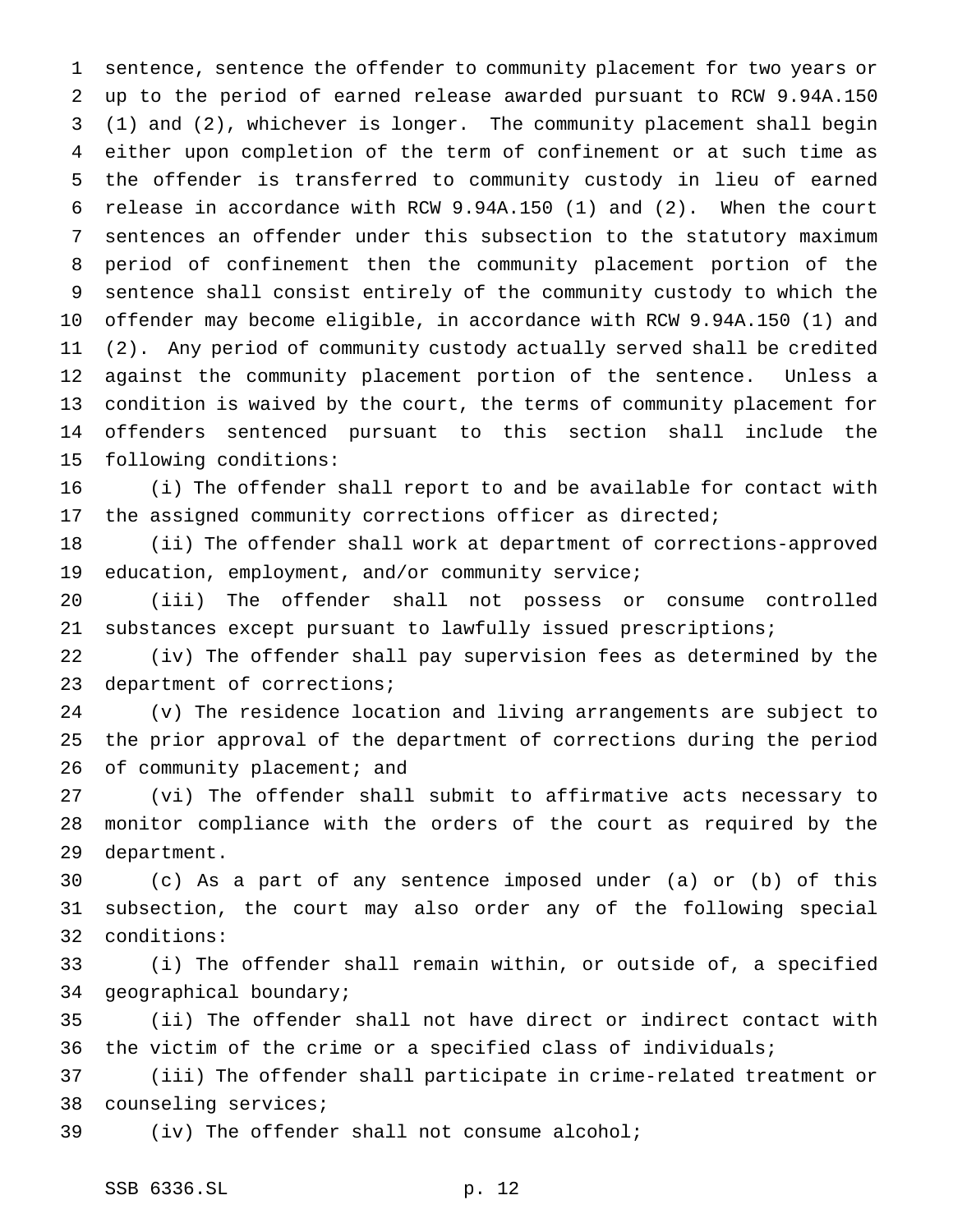(v) The offender shall comply with any crime-related prohibitions; or

 (vi) For an offender convicted of a felony sex offense against a minor victim after June 6, 1996, the offender shall comply with any terms and conditions of community placement imposed by the department of corrections relating to contact between the sex offender and a minor victim or a child of similar age or circumstance as a previous victim.

 (d) Prior to transfer to, or during, community placement, any conditions of community placement may be removed or modified so as not to be more restrictive by the sentencing court, upon recommendation of the department of corrections.

 (10)(a) When a court sentences a person to the custody of the department of corrections for an offense categorized as a sex offense committed on or after June 6, 1996, but before July 1, 2000, the court shall, in addition to other terms of the sentence, sentence the offender to community custody for three years or up to the period of earned release awarded pursuant to RCW 9.94A.150 (1) and (2), whichever is longer. The community custody shall begin either upon completion of the term of confinement or at such time as the offender is transferred to community custody in lieu of earned release in accordance with RCW 9.94A.150 (1) and (2).

 (b) Unless a condition is waived by the court, the terms of community custody shall be the same as those provided for in subsection (9)(b) of this section and may include those provided for in subsection (9)(c) of this section. As part of any sentence that includes a term of community custody imposed under this subsection, the court shall also require the offender to comply with any conditions imposed by the department of corrections under subsection (15) of this section.

 (c) At any time prior to the completion of a sex offender's term of community custody, if the court finds that public safety would be enhanced, the court may impose and enforce an order extending any or all of the conditions imposed pursuant to this section for a period up to the maximum allowable sentence for the crime as it is classified in chapter 9A.20 RCW, regardless of the expiration of the offender's term of community custody. If a violation of a condition extended under this subsection occurs after the expiration of the offender's term of community custody, it shall be deemed a violation of the sentence for the purposes of RCW 9.94A.195 and may be punishable as contempt of court as provided for in RCW 7.21.040.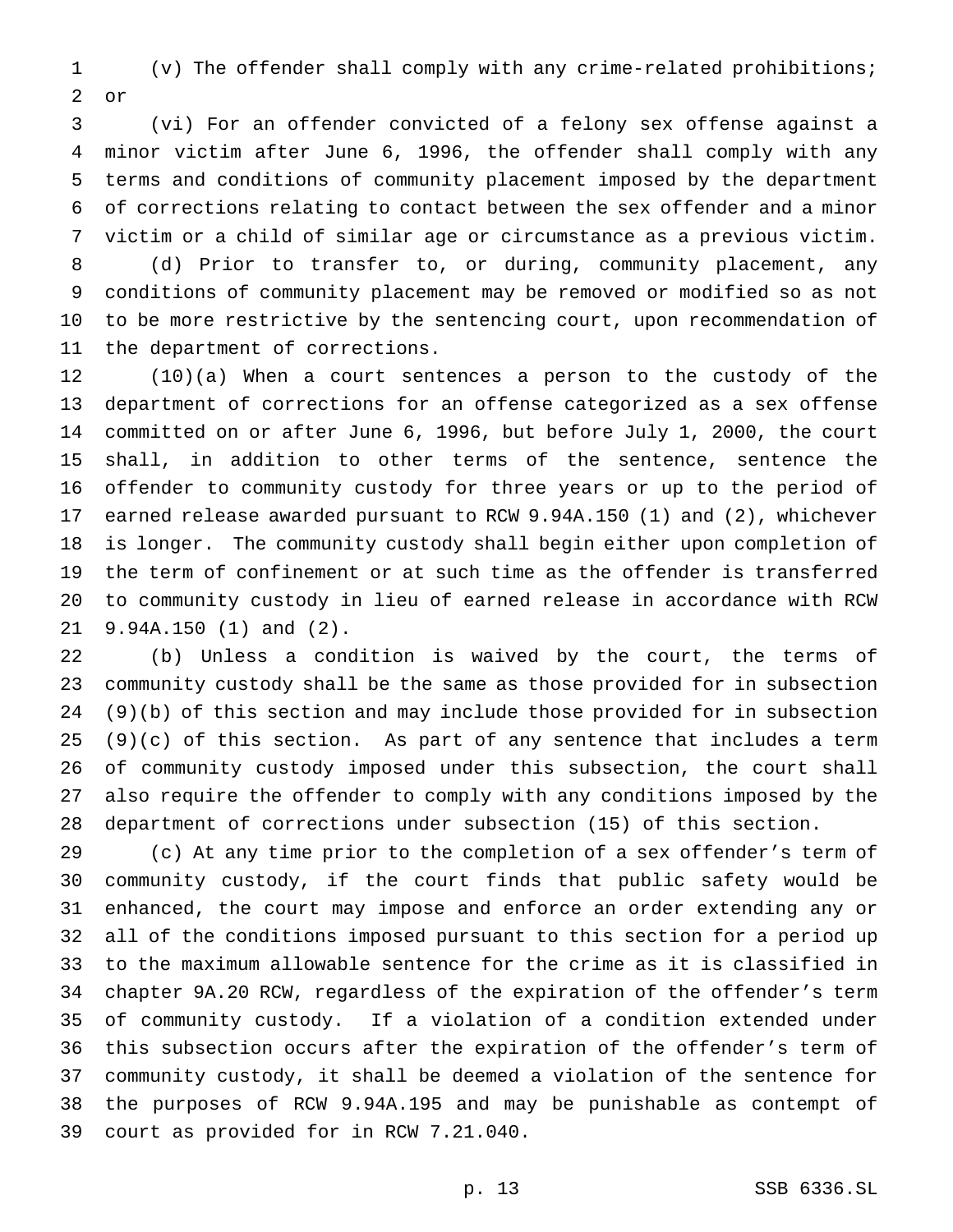(11)(a) When a court sentences a person to the custody of the department of corrections for a sex offense, a violent offense, any crime against a person under RCW 9.94A.440(2), or a felony offense under chapter 69.50 or 69.52 RCW not sentenced under subsection (6) of this section, committed on or after July 1, 2000, the court shall in addition to the other terms of the sentence, sentence the offender to community custody for the community custody range or up to the period of earned release awarded pursuant to RCW 9.94A.150 (1) and (2), whichever is longer. The community custody shall begin either upon completion of the term of confinement or at such time as the offender is transferred to community custody in lieu of earned release in accordance with RCW 9.94A.150 (1) and (2).

 (b) Unless a condition is waived by the court, the conditions of community custody shall include those provided for in subsection (9)(b)(i) through (vi) of this section. The conditions may also 16 include those provided for in subsection  $(9)(c)(i)$  through (vi) of this section. The court may also order the offender to participate in rehabilitative programs or otherwise perform affirmative conduct reasonably related to the circumstances of the offense, the offender's risk of reoffending, or the safety of the community, and the department shall enforce such conditions pursuant to (f) of this subsection. As part of any sentence that includes a term of community custody imposed under this subsection, the court shall also require the offender to comply with any conditions imposed by the department of corrections under subsection (15) of this section. The department shall assess the offender's risk of reoffense and may establish and modify additional conditions of the offender's community custody based upon the risk to community safety. The department may not impose conditions that are contrary to those ordered by the court and may not contravene or decrease court imposed conditions. The department shall notify the offender in writing of any such conditions or modifications. In setting, modifying, and enforcing conditions of community custody, the department shall be deemed to be performing a quasi-judicial function. (c) If an offender violates conditions imposed by the court or the department pursuant to this subsection during community custody, the department may transfer the offender to a more restrictive confinement status and impose other available sanctions as provided in RCW 9.94A.205 and 9.94A.207.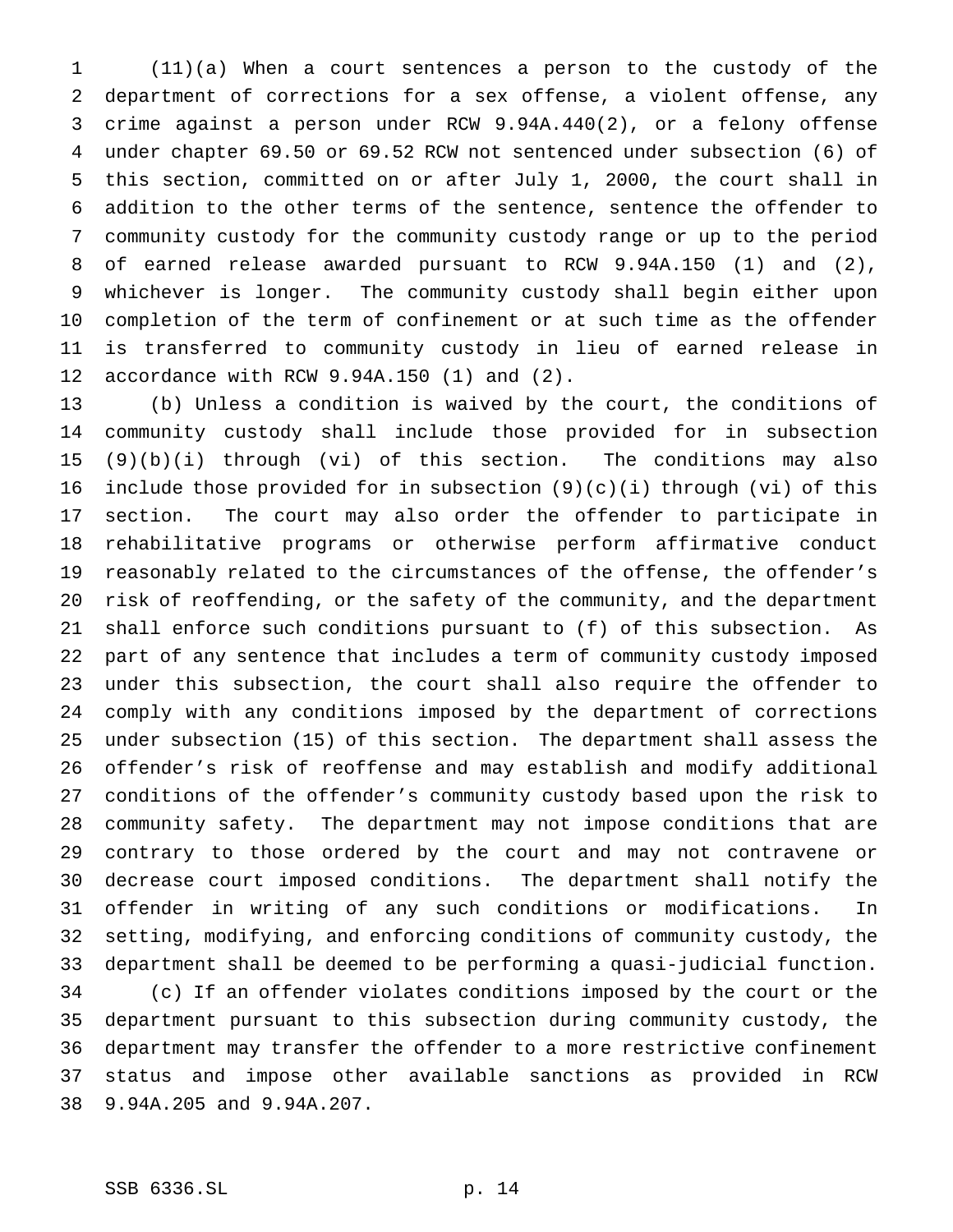(d) Except for terms of community custody under subsection (8) of this section, the department shall discharge the offender from community custody on a date determined by the department, which the department may modify, based on risk and performance of the offender, within the range or at the end of the period of earned release, whichever is later.

 (e) At any time prior to the completion or termination of a sex offender's term of community custody, if the court finds that public safety would be enhanced, the court may impose and enforce an order extending any or all of the conditions imposed pursuant to this section for a period up to the maximum allowable sentence for the crime as it is classified in chapter 9A.20 RCW, regardless of the expiration of the offender's term of community custody. If a violation of a condition extended under this subsection occurs after the expiration of the offender's term of community custody, it shall be deemed a violation of the sentence for the purposes of RCW 9.94A.195 and may be punishable as contempt of court as provided for in RCW 7.21.040. If the court extends a condition beyond the expiration of the term of community custody, the department is not responsible for supervision of the offender's compliance with the condition.

 (f) Within the funds available for community custody, the department shall determine conditions and duration of community custody on the basis of risk to community safety, and shall supervise offenders during community custody on the basis of risk to community safety and conditions imposed by the court. The secretary shall adopt rules to implement the provisions of this subsection (11)(f).

 (g) By the close of the next business day after receiving notice of a condition imposed or modified by the department, an offender may request an administrative review under rules adopted by the department. The condition shall remain in effect unless the reviewing officer finds that it is not reasonably related to any of the following: (i) The crime of conviction; (ii) the offender's risk of reoffending; or (iii) the safety of the community.

 (12) If the court imposes a sentence requiring confinement of thirty days or less, the court may, in its discretion, specify that the sentence be served on consecutive or intermittent days. A sentence requiring more than thirty days of confinement shall be served on consecutive days. Local jail administrators may schedule court-ordered intermittent sentences as space permits.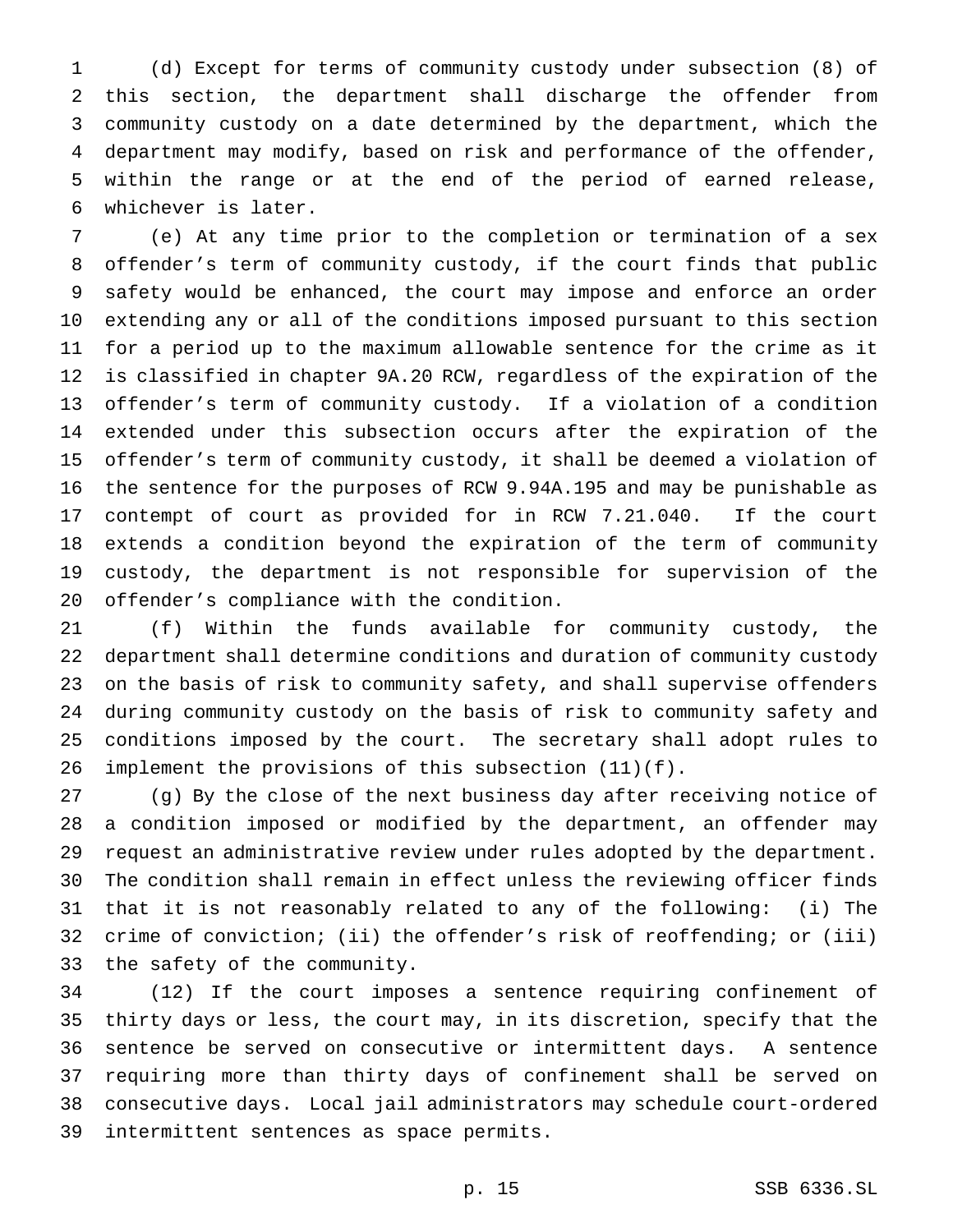(13)(a) If a sentence imposed includes payment of a legal financial obligation, the sentence shall specify the total amount of the legal financial obligation owed, and shall require the offender to pay a specified monthly sum toward that legal financial obligation. Restitution to victims shall be paid prior to any other payments of monetary obligations. Any legal financial obligation that is imposed by the court may be collected by the department, which shall deliver the amount paid to the county clerk for credit.

 (b) For an offense committed prior to July 1, 2000, the offender's compliance with payment of legal financial obligations shall be supervised by the department for ten years following the entry of the judgment and sentence or ten years following the offender's release 13 from total confinement, whichever period ends later. All monetary payments ordered shall be paid no later than ten years after the last date of release from confinement pursuant to a felony conviction or the date the sentence was entered unless the superior court extends the criminal judgment an additional ten years. If the legal financial obligations including crime victims' assessments are not paid during the initial ten-year period, the superior court may extend jurisdiction under the criminal judgment an additional ten years as provided in RCW 9.94A.140, 9.94A.142, and 9.94A.145. If jurisdiction under the criminal judgment is extended, the department is not responsible for supervision of the offender during the subsequent period.

24 (c) For an offense committed on or after July 1, 2000, the court 25 shall retain jurisdiction over the offender, for purposes of the 26 offender's compliance with payment of the legal financial obligations, 27 until the obligation is completely satisfied, regardless of the 28 statutory maximum for the crime. The department of corrections shall 29 supervise the offender's compliance with payment of the legal financial 30 obligations for ten years following the entry of the judgment and 31 sentence or ten years following the offender's release from total 32 confinement, whichever period ends later. The department is not 33 responsible for supervision of the offender during any subsequent 34 period of time the offender remains under the court's jurisdiction.

 (d) Independent of the department, the party or entity to whom the legal financial obligation is owed shall have the authority to utilize any other remedies available to the party or entity to collect the legal financial obligation. Nothing in this section makes the department, the state, or any of its employees, agents, or other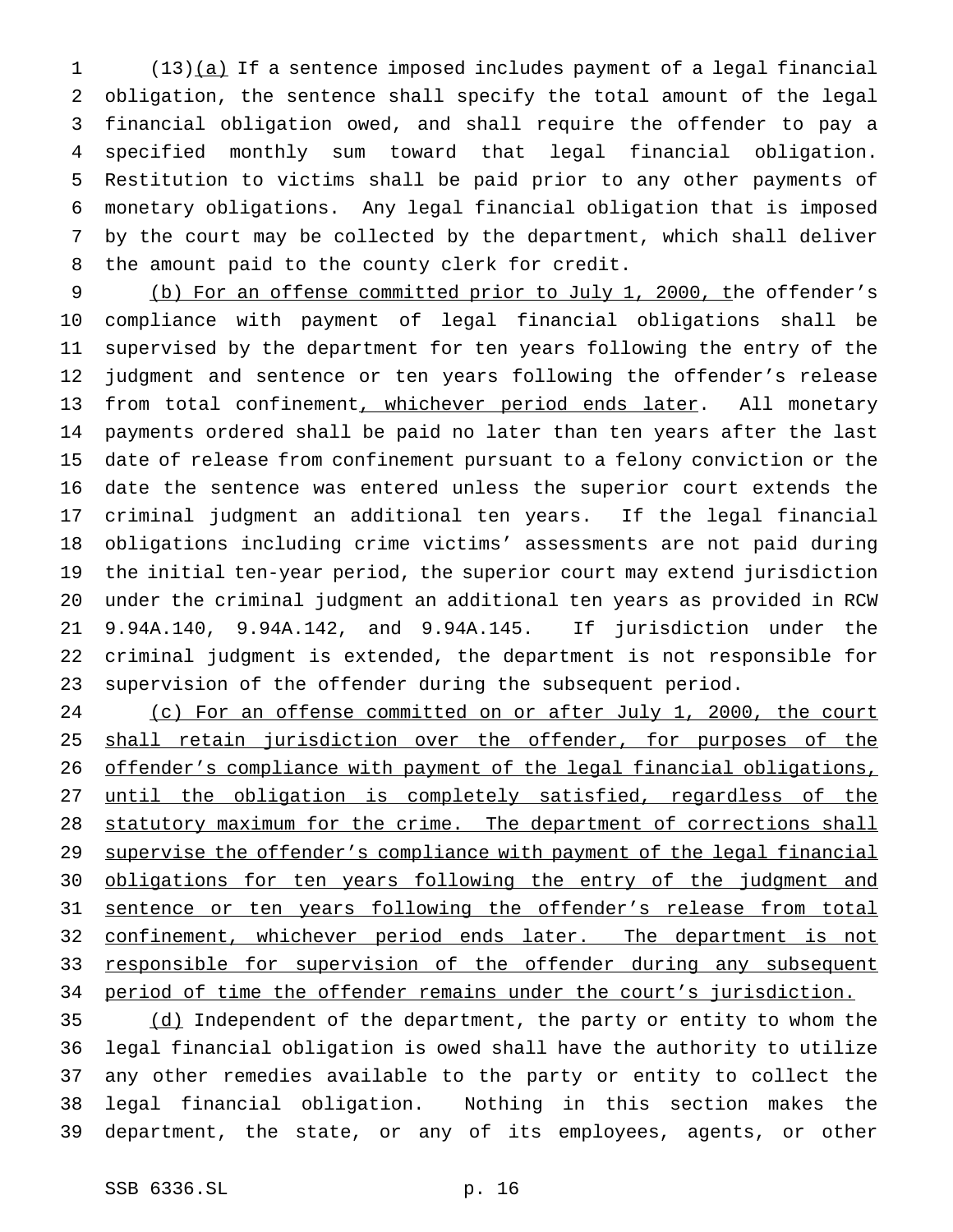persons acting on their behalf liable under any circumstances for the payment of these legal financial obligations. If an order includes restitution as one of the monetary assessments, the county clerk shall make disbursements to victims named in the order.

 (14) Except as provided under RCW 9.94A.140(1) and 9.94A.142(1), a court may not impose a sentence providing for a term of confinement or community supervision, community placement, or community custody which exceeds the statutory maximum for the crime as provided in chapter 9A.20 RCW.

 (15) All offenders sentenced to terms involving community supervision, community service, community placement, community custody, or legal financial obligation shall be under the supervision of the department of corrections and shall follow explicitly the instructions and conditions of the department of corrections. The department may require an offender to perform affirmative acts it deems appropriate to monitor compliance with the conditions of the sentence imposed.

 (a) The instructions shall include, at a minimum, reporting as directed to a community corrections officer, remaining within prescribed geographical boundaries, notifying the community corrections officer of any change in the offender's address or employment, and paying the supervision fee assessment.

 (b) For offenders sentenced to terms involving community custody for crimes committed on or after June 6, 1996, the department may include, in addition to the instructions in (a) of this subsection, any appropriate conditions of supervision, including but not limited to, prohibiting the offender from having contact with any other specified individuals or specific class of individuals. For offenders sentenced to terms of community custody for crimes committed on or after July 1, 2000, the department may additionally require the offender to participate in rehabilitative programs or otherwise perform affirmative conduct, and to obey all laws.

 The conditions authorized under this subsection (15)(b) may be imposed by the department prior to or during an offender's community custody term. If a violation of conditions imposed by the court or the department pursuant to subsection (10) of this section occurs during community custody, it shall be deemed a violation of community placement for the purposes of RCW 9.94A.207 and shall authorize the department to transfer an offender to a more restrictive confinement status as provided in RCW 9.94A.205. At any time prior to the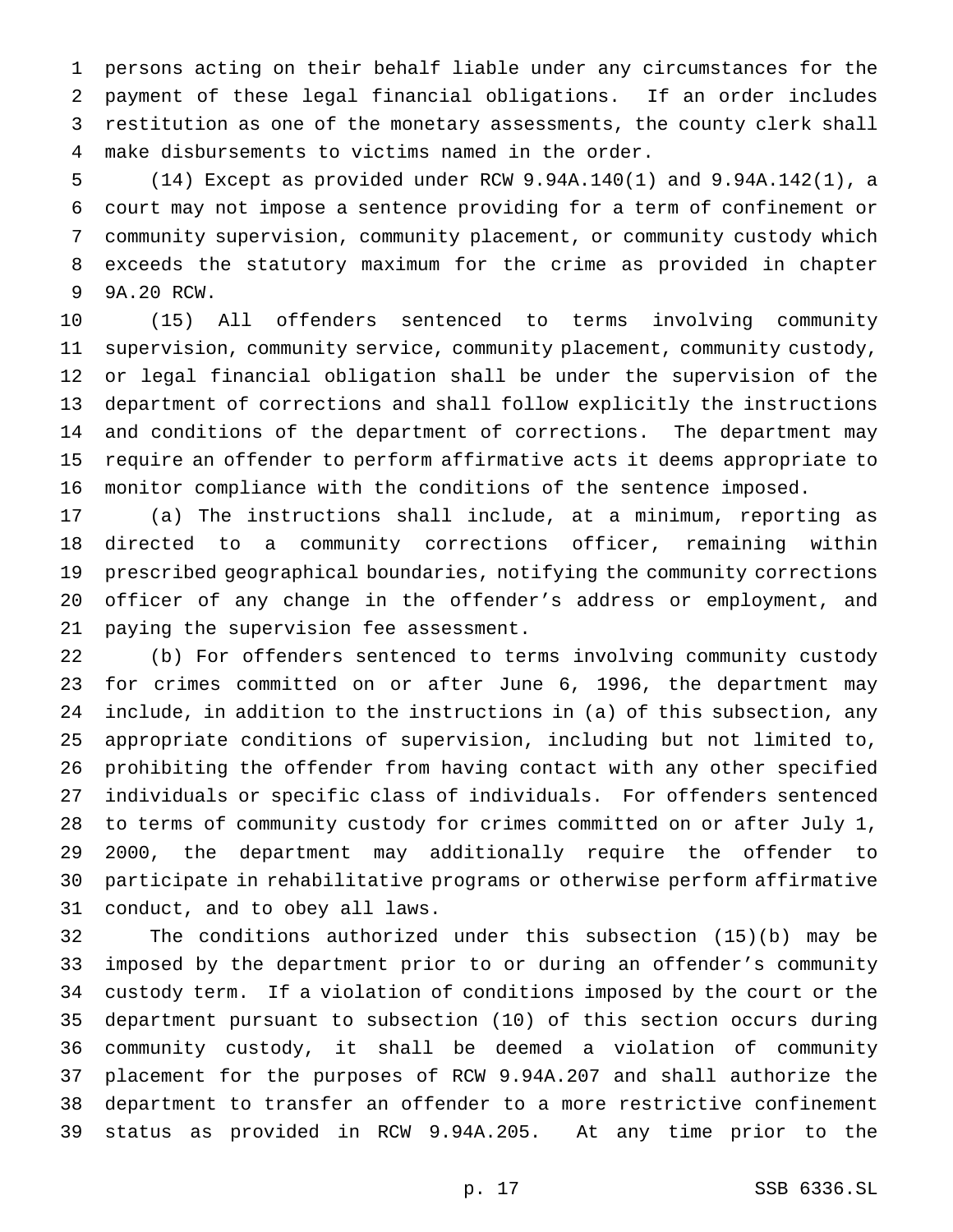completion of an offender's term of community custody, the department may recommend to the court that any or all of the conditions imposed by the court or the department pursuant to subsection (10) or (11) of this section be continued beyond the expiration of the offender's term of community custody as authorized in subsection (10)(c) or (11)(e) of this section.

 The department may require offenders to pay for special services rendered on or after July 25, 1993, including electronic monitoring, day reporting, and telephone reporting, dependent upon the offender's ability to pay. The department may pay for these services for offenders who are not able to pay.

 (16) All offenders sentenced to terms involving community supervision, community service, community custody, or community placement under the supervision of the department of corrections shall not own, use, or possess firearms or ammunition. Offenders who own, use, or are found to be in actual or constructive possession of firearms or ammunition shall be subject to the appropriate violation process and sanctions. "Constructive possession" as used in this subsection means the power and intent to control the firearm or ammunition. "Firearm" as used in this subsection means a weapon or device from which a projectile may be fired by an explosive such as gunpowder.

 (17) The sentencing court shall give the offender credit for all confinement time served before the sentencing if that confinement was solely in regard to the offense for which the offender is being sentenced.

 (18) A departure from the standards in RCW 9.94A.400 (1) and (2) governing whether sentences are to be served consecutively or concurrently is an exceptional sentence subject to the limitations in subsections (2) and (3) of this section, and may be appealed by the defendant or the state as set forth in RCW 9.94A.210 (2) through (6). (19) The court shall order restitution whenever the offender is convicted of a felony that results in injury to any person or damage to or loss of property, whether the offender is sentenced to confinement or placed under community supervision, unless extraordinary circumstances exist that make restitution inappropriate in the court's judgment. The court shall set forth the extraordinary circumstances in the record if it does not order restitution.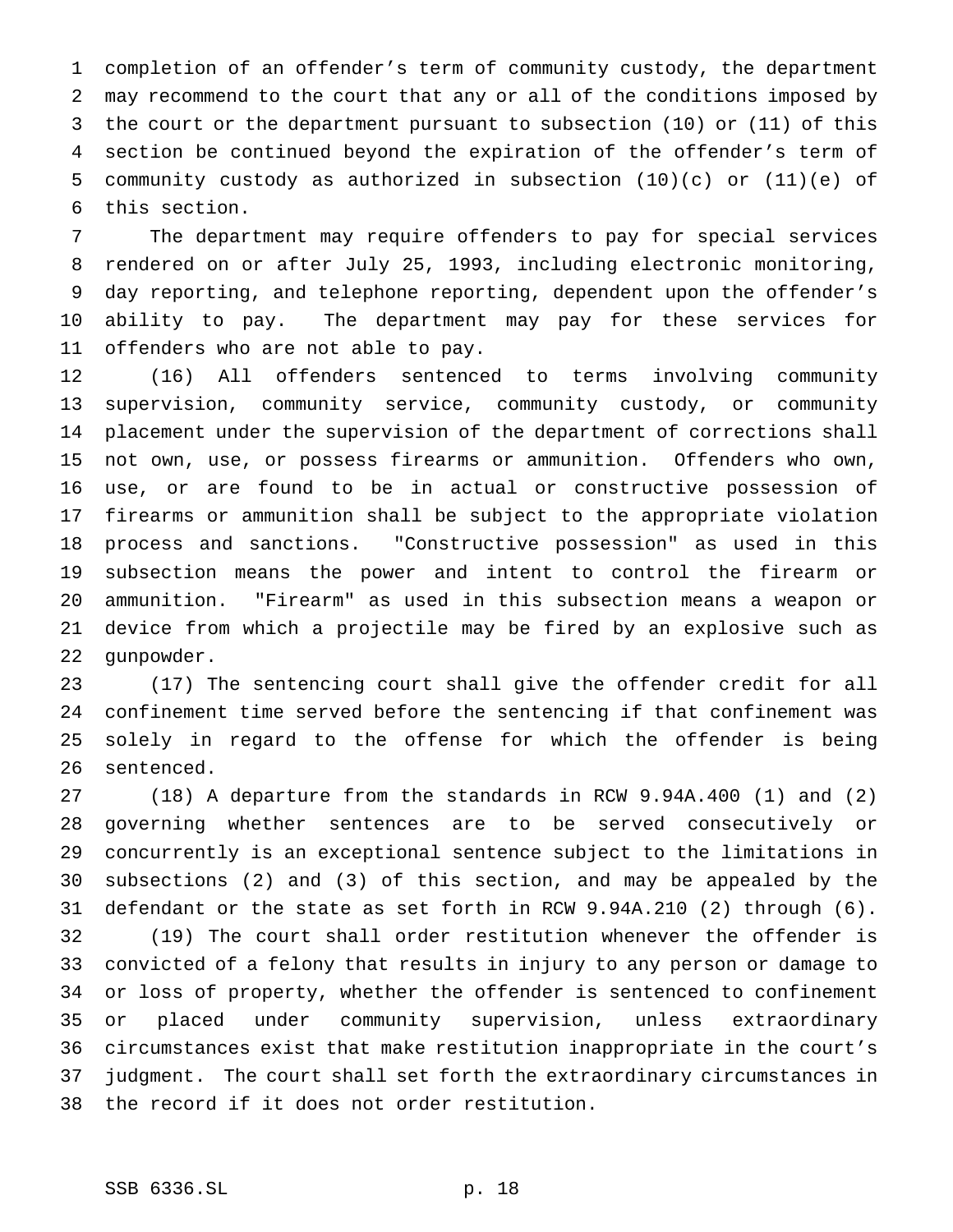(20) As a part of any sentence, the court may impose and enforce an order that relates directly to the circumstances of the crime for which the offender has been convicted, prohibiting the offender from having any contact with other specified individuals or a specific class of individuals for a period not to exceed the maximum allowable sentence for the crime, regardless of the expiration of the offender's term of community supervision or community placement.

 (21) The court may order an offender whose sentence includes community placement or community supervision to undergo a mental status evaluation and to participate in available outpatient mental health treatment, if the court finds that reasonable grounds exist to believe that the offender is a mentally ill person as defined in RCW 71.24.025, and that this condition is likely to have influenced the offense. An order requiring mental status evaluation or treatment must be based on a presentence report and, if applicable, mental status evaluations that have been filed with the court to determine the offender's competency or eligibility for a defense of insanity. The court may order additional evaluations at a later date if deemed appropriate.

 (22) In any sentence of partial confinement, the court may require the defendant to serve the partial confinement in work release, in a program of home detention, on work crew, or in a combined program of work crew and home detention.

 (23) All court-ordered legal financial obligations collected by the department and remitted to the county clerk shall be credited and paid where restitution is ordered. Restitution shall be paid prior to any other payments of monetary obligations.

 (24) In sentencing an offender convicted of a crime of domestic violence, as defined in RCW 10.99.020, if the offender has a minor child, or if the victim of the offense for which the offender was convicted has a minor child, the court may, as part of any term of community supervision, order the offender to participate in a domestic violence perpetrator program approved under RCW 26.50.150.

 (25)(a) Sex offender examinations and treatment ordered as a special condition of community placement or community custody under this section shall be conducted only by sex offender treatment providers certified by the department of health under chapter 18.155 RCW unless the court finds that: (i) The offender has already moved to another state or plans to move to another state for reasons other than circumventing the certification requirements; (ii) no certified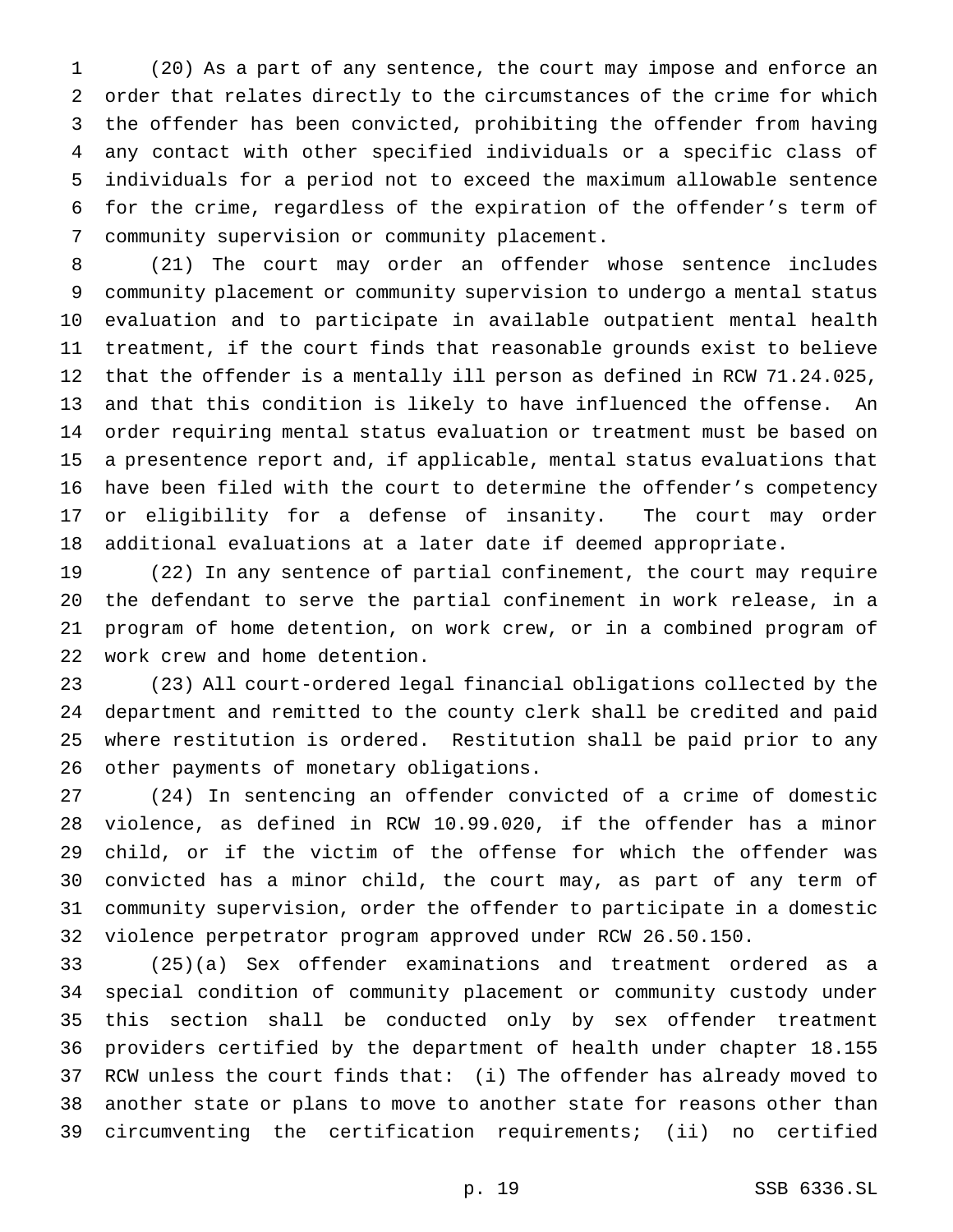providers are available for treatment within a reasonable geographic distance of the offender's home, as determined in rules adopted by the secretary; (iii) the evaluation and treatment plan comply with the rules adopted by the department of health; or (iv) the treatment provider is employed by the department. A treatment provider selected by an offender who is not certified by the department of health shall consult with a certified provider during the offender's period of treatment to ensure compliance with the rules adopted by the department of health. The frequency and content of the consultation shall be based on the recommendation of the certified provider.

 (b) A sex offender's failure to participate in treatment required as a condition of community placement or community custody is a violation that will not be excused on the basis that no treatment provider was located within a reasonable geographic distance of the offender's home.

 **Sec. 3.** RCW 9.94A.142 and 1997 c 121 s 4 and 1997 c 52 s 2 are each reenacted and amended to read as follows:

 (1) When restitution is ordered, the court shall determine the amount of restitution due at the sentencing hearing or within one hundred eighty days except as provided in subsection (4) of this section. The court may continue the hearing beyond the one hundred eighty days for good cause. The court shall then set a minimum monthly payment that the offender is required to make towards the restitution that is ordered. The court should take into consideration the total amount of the restitution owed, the offender's present, past, and future ability to pay, as well as any assets that the offender may have. During the period of supervision, the community corrections officer may examine the offender to determine if there has been a change in circumstances that warrants an amendment of the monthly payment schedule. The community corrections officer may recommend a change to the schedule of payment and shall inform the court of the recommended change and the reasons for the change. The sentencing court may then reset the monthly minimum payments based on the report from the community corrections officer of the change in circumstances. Except as provided in subsection (3) of this section, restitution ordered by a court pursuant to a criminal conviction shall be based on easily ascertainable damages for injury to or loss of property, actual expenses incurred for treatment for injury to persons, and lost wages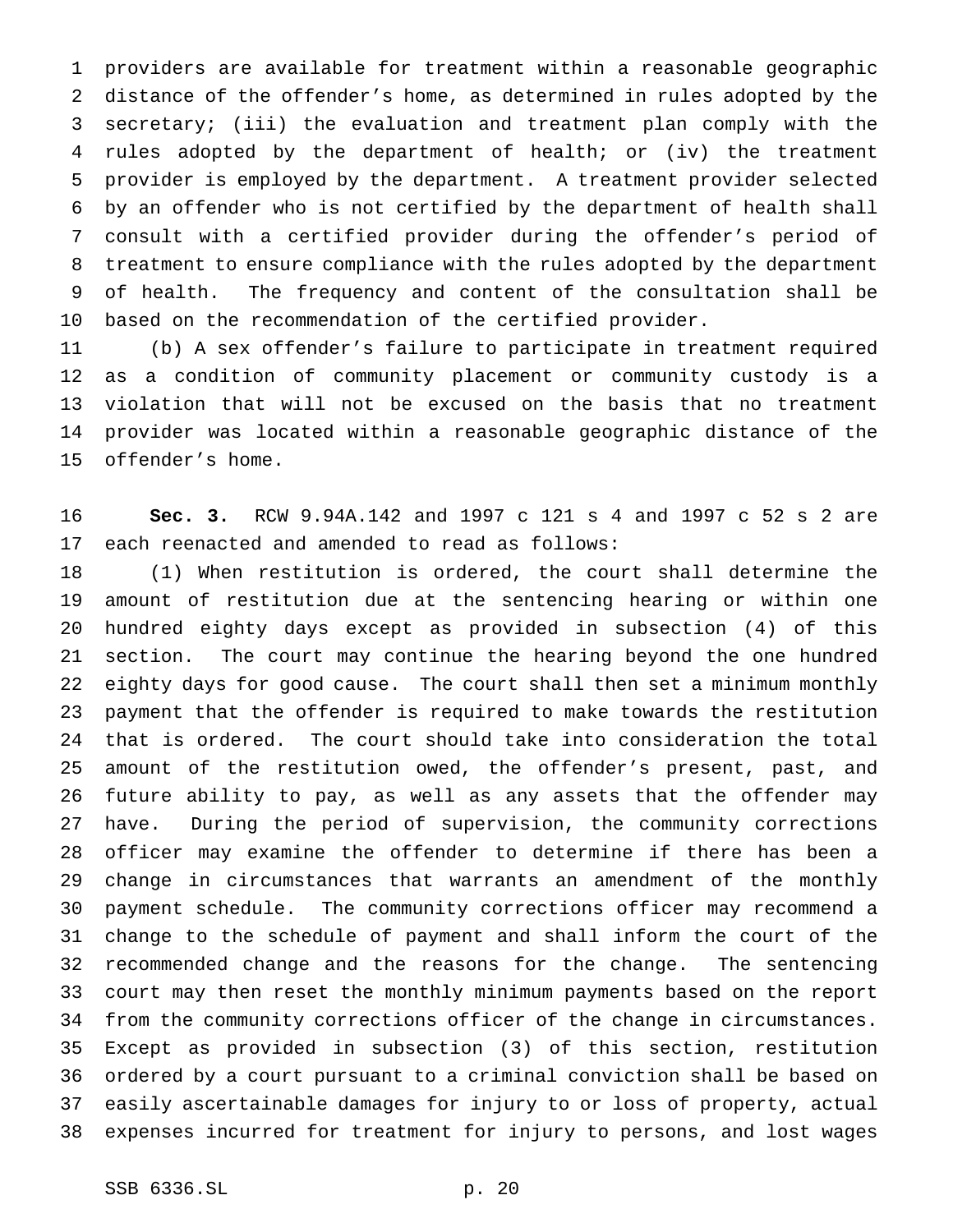resulting from injury. Restitution shall not include reimbursement for damages for mental anguish, pain and suffering, or other intangible losses, but may include the costs of counseling reasonably related to the offense. The amount of restitution shall not exceed double the amount of the offender's gain or the victim's loss from the commission 6 of the crime. For the purposes of this section, for an offense 7 committed prior to July 1, 2000, the offender shall remain under the court's jurisdiction for a term of ten years following the offender's release from total confinement or ten years subsequent to the entry of 10 the judgment and sentence, whichever period ((is longer)) ends later. Prior to the expiration of the initial ten-year period, the superior court may extend jurisdiction under the criminal judgment an additional 13 ten years for payment of restitution. For an offense committed on or 14 after July 1, 2000, the offender shall remain under the court's jurisdiction until the obligation is completely satisfied, regardless 16 of the statutory maximum for the crime. The portion of the sentence 17 concerning restitution may be modified as to amount, terms, and 18 conditions during ((either the initial ten-year period or subsequent 19 ten-year period if the criminal judgment is extended)) any period of time the offender remains under the court's jurisdiction, regardless of the expiration of the offender's term of community supervision and regardless of the statutory maximum for the crime. The court may not reduce the total amount of restitution ordered because the offender may lack the ability to pay the total amount. The offender's compliance with the restitution shall be supervised by the department of corrections for ten years following the entry of the judgment and sentence or ten years following the offender's release from total 28 confinement. ((If jurisdiction under the criminal judgment is extended, the department is not responsible for supervision of the 30 offender during the subsequent period)) The department is not responsible for supervision of the offender during any subsequent 32 period of time the offender remains under the court's jurisdiction.

 (2) Restitution shall be ordered whenever the offender is convicted of an offense which results in injury to any person or damage to or loss of property or as provided in subsection (3) of this section unless extraordinary circumstances exist which make restitution inappropriate in the court's judgment and the court sets forth such circumstances in the record. In addition, restitution shall be ordered to pay for an injury, loss, or damage if the offender pleads guilty to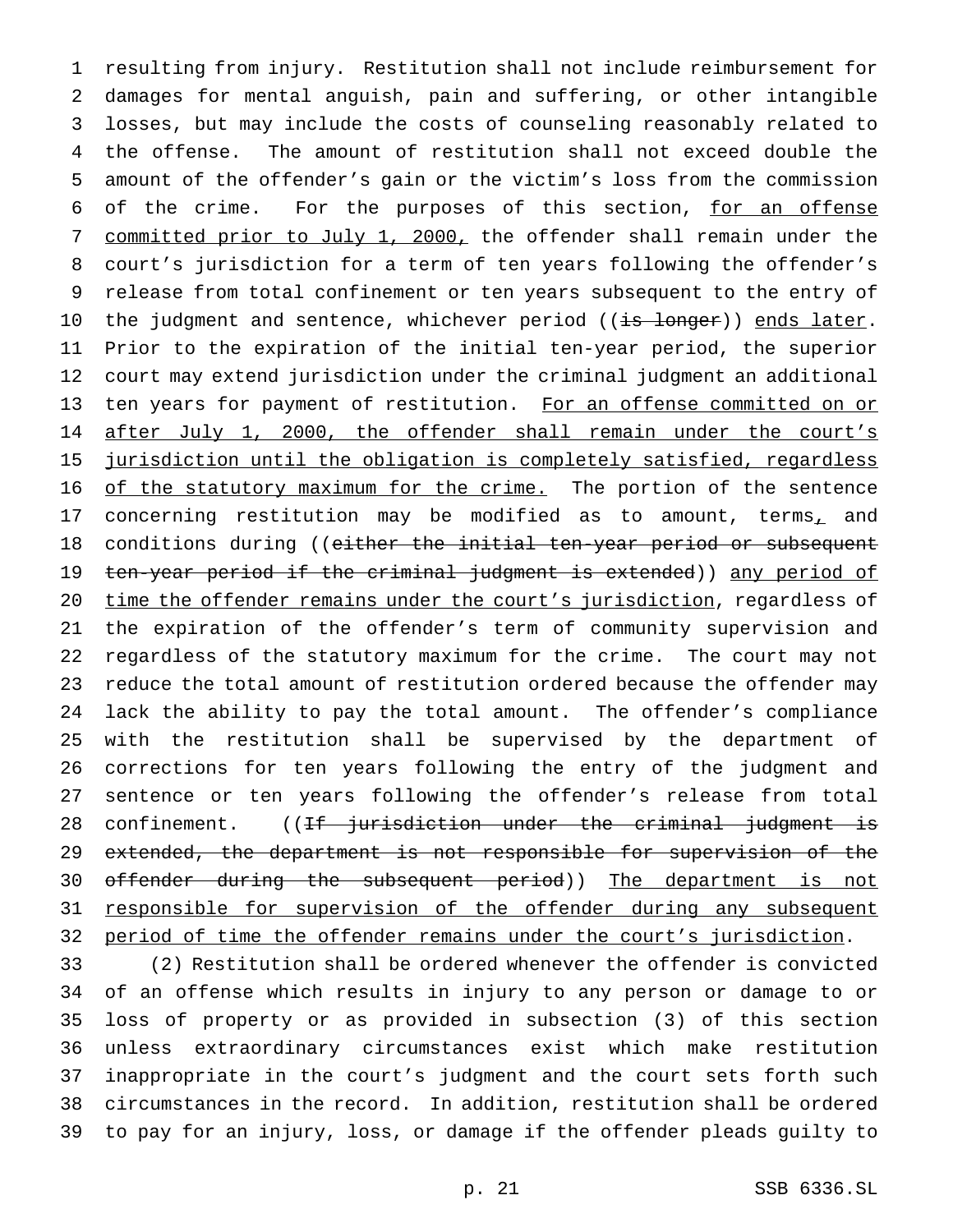a lesser offense or fewer offenses and agrees with the prosecutor's recommendation that the offender be required to pay restitution to a victim of an offense or offenses which are not prosecuted pursuant to a plea agreement.

 (3) Restitution for the crime of rape of a child in the first, second, or third degree, in which the victim becomes pregnant, shall include: (a) All of the victim's medical expenses that are associated with the rape and resulting pregnancy; and (b) child support for any child born as a result of the rape if child support is ordered pursuant to a civil superior court or administrative order for support for that child. The clerk must forward any restitution payments made on behalf of the victim's child to the Washington state child support registry under chapter 26.23 RCW. Identifying information about the victim and child shall not be included in the order. The defendant shall receive a credit against any obligation owing under the administrative or superior court order for support of the victim's child. For the purposes of this subsection, the offender shall remain under the court's jurisdiction until the defendant has satisfied support 19 obligations under the superior court or administrative order ((but not 20 <del>longer than</del>)) for the period provided in RCW 4.16.020 or a maximum term of twenty-five years following the offender's release from total confinement or twenty-five years subsequent to the entry of the judgment and sentence, whichever period is longer. The court may not reduce the total amount of restitution ordered because the offender may lack the ability to pay the total amount. The department shall supervise the offender's compliance with the restitution ordered under this subsection.

 (4) Regardless of the provisions of subsections (1), (2), and (3) of this section, the court shall order restitution in all cases where the victim is entitled to benefits under the crime victims' compensation act, chapter 7.68 RCW. If the court does not order restitution and the victim of the crime has been determined to be entitled to benefits under the crime victims' compensation act, the department of labor and industries, as administrator of the crime victims' compensation program, may petition the court within one year of entry of the judgment and sentence for entry of a restitution order. Upon receipt of a petition from the department of labor and industries, the court shall hold a restitution hearing and shall enter a restitution order.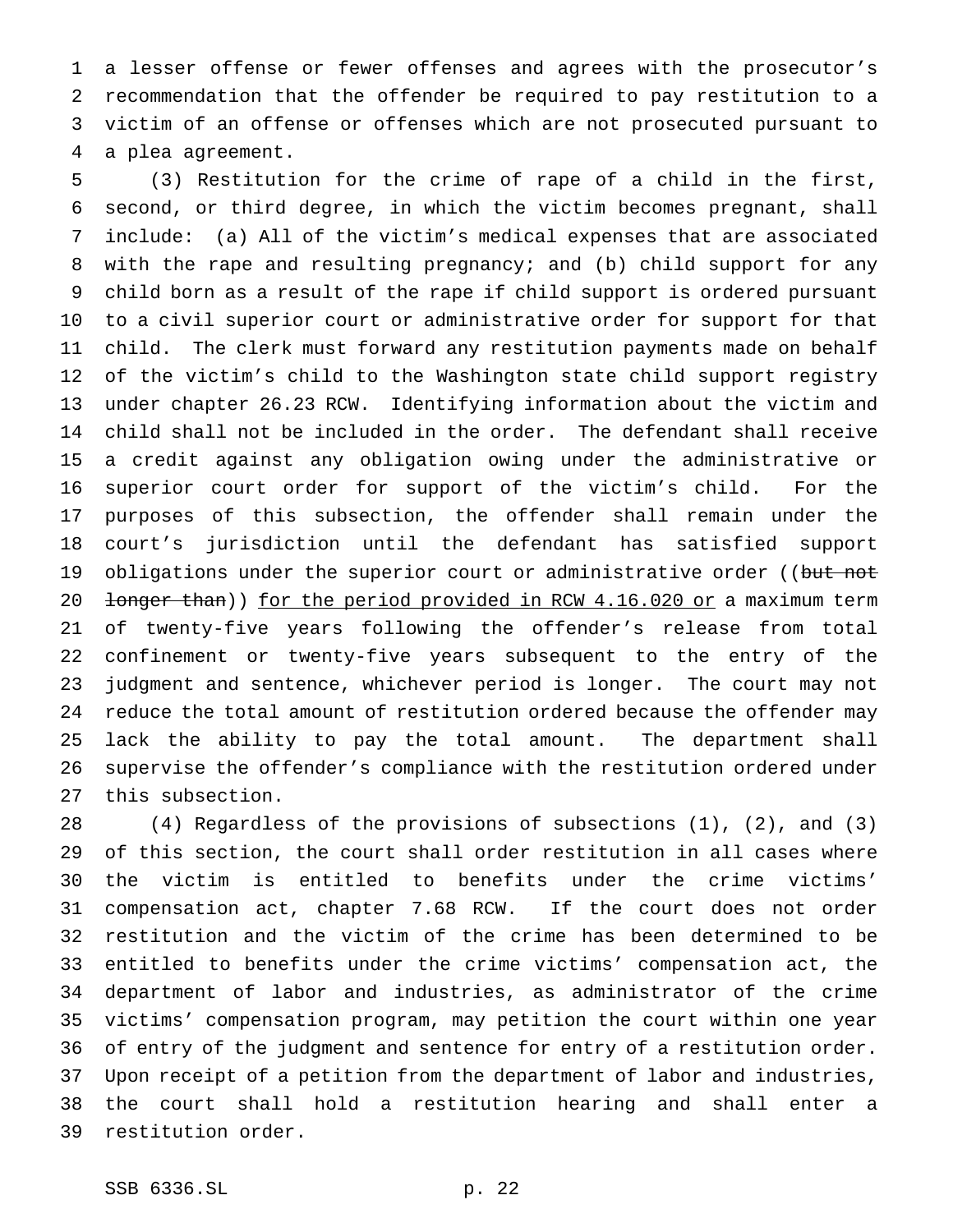(5) In addition to any sentence that may be imposed, a defendant who has been found guilty of an offense involving fraud or other deceptive practice or an organization which has been found guilty of any such offense may be ordered by the sentencing court to give notice of the conviction to the class of persons or to the sector of the public affected by the conviction or financially interested in the subject matter of the offense by mail, by advertising in designated areas or through designated media, or by other appropriate means.

 (6) This section does not limit civil remedies or defenses available to the victim, survivors of the victim, or defendant including support enforcement remedies for support ordered under subsection (3) of this section for a child born as a result of a rape of a child victim. The court shall identify in the judgment and sentence the victim or victims entitled to restitution and what amount is due each victim. The state or victim may enforce the court-ordered restitution in the same manner as a judgment in a civil action. Restitution collected through civil enforcement must be paid through the registry of the court and must be distributed proportionately according to each victim's loss when there is more than one victim. (7) This section shall apply to offenses committed after July 1, 1985.

 **Sec. 4.** RCW 9.94A.145 and 1999 c 196 s 6 are each amended to read as follows:

 (1) Whenever a person is convicted of a felony, the court may order the payment of a legal financial obligation as part of the sentence. The court must on either the judgment and sentence or on a subsequent order to pay, designate the total amount of a legal financial obligation and segregate this amount among the separate assessments made for restitution, costs, fines, and other assessments required by law. On the same order, the court is also to set a sum that the offender is required to pay on a monthly basis towards satisfying the legal financial obligation. If the court fails to set the offender monthly payment amount, the department shall set the amount. Upon receipt of an offender's monthly payment, after restitution is satisfied, the county clerk shall distribute the payment proportionally among all other fines, costs, and assessments imposed, unless otherwise ordered by the court.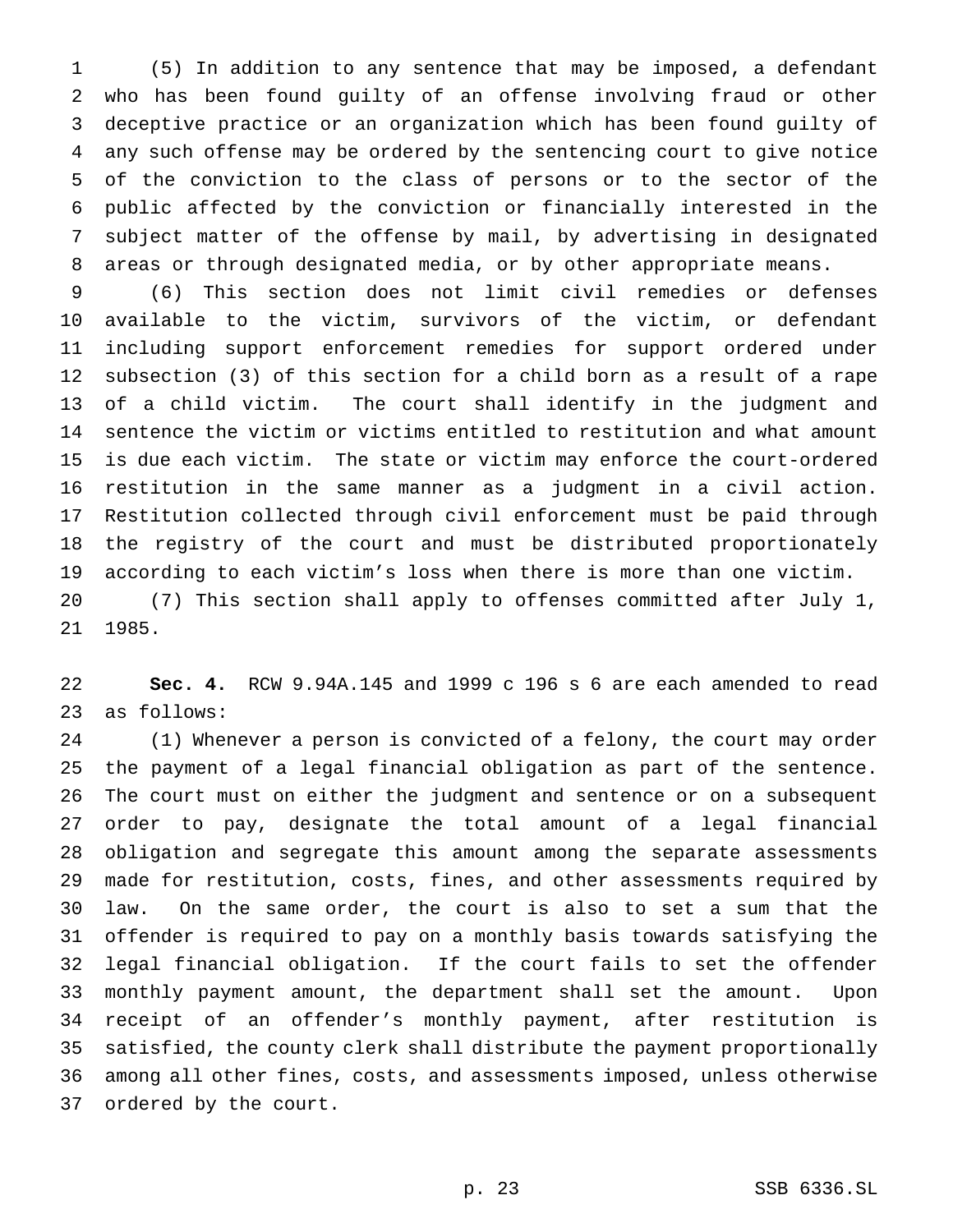(2) If the court determines that the offender, at the time of sentencing, has the means to pay for the cost of incarceration, the court may require the offender to pay for the cost of incarceration at a rate of fifty dollars per day of incarceration. Payment of other court-ordered financial obligations, including all legal financial obligations and costs of supervision shall take precedence over the payment of the cost of incarceration ordered by the court. All funds recovered from offenders for the cost of incarceration in the county jail shall be remitted to the county and the costs of incarceration in a prison shall be remitted to the department of corrections.

 (3) The court may add to the judgment and sentence or subsequent order to pay a statement that a notice of payroll deduction is to be immediately issued. If the court chooses not to order the immediate issuance of a notice of payroll deduction at sentencing, the court shall add to the judgment and sentence or subsequent order to pay a statement that a notice of payroll deduction may be issued or other income-withholding action may be taken, without further notice to the offender if a monthly court-ordered legal financial obligation payment is not paid when due, and an amount equal to or greater than the amount payable for one month is owed.

 If a judgment and sentence or subsequent order to pay does not include the statement that a notice of payroll deduction may be issued or other income-withholding action may be taken if a monthly legal financial obligation payment is past due, the department may serve a notice on the offender stating such requirements and authorizations. Service shall be by personal service or any form of mail requiring a return receipt.

 (4) All legal financial obligations that are ordered as a result of a conviction for a felony, may also be enforced in the same manner as a judgment in a civil action by the party or entity to whom the legal financial obligation is owed. Restitution collected through civil enforcement must be paid through the registry of the court and must be distributed proportionately according to each victim's loss when there is more than one victim. The judgment and sentence shall identify the party or entity to whom restitution is owed so that the state, party, or entity may enforce the judgment. If restitution is ordered pursuant to RCW 9.94A.140(3) or 9.94A.142(3) to a victim of rape of a child and the victim's child born from the rape, the Washington state child support registry shall be identified as the party to whom payments must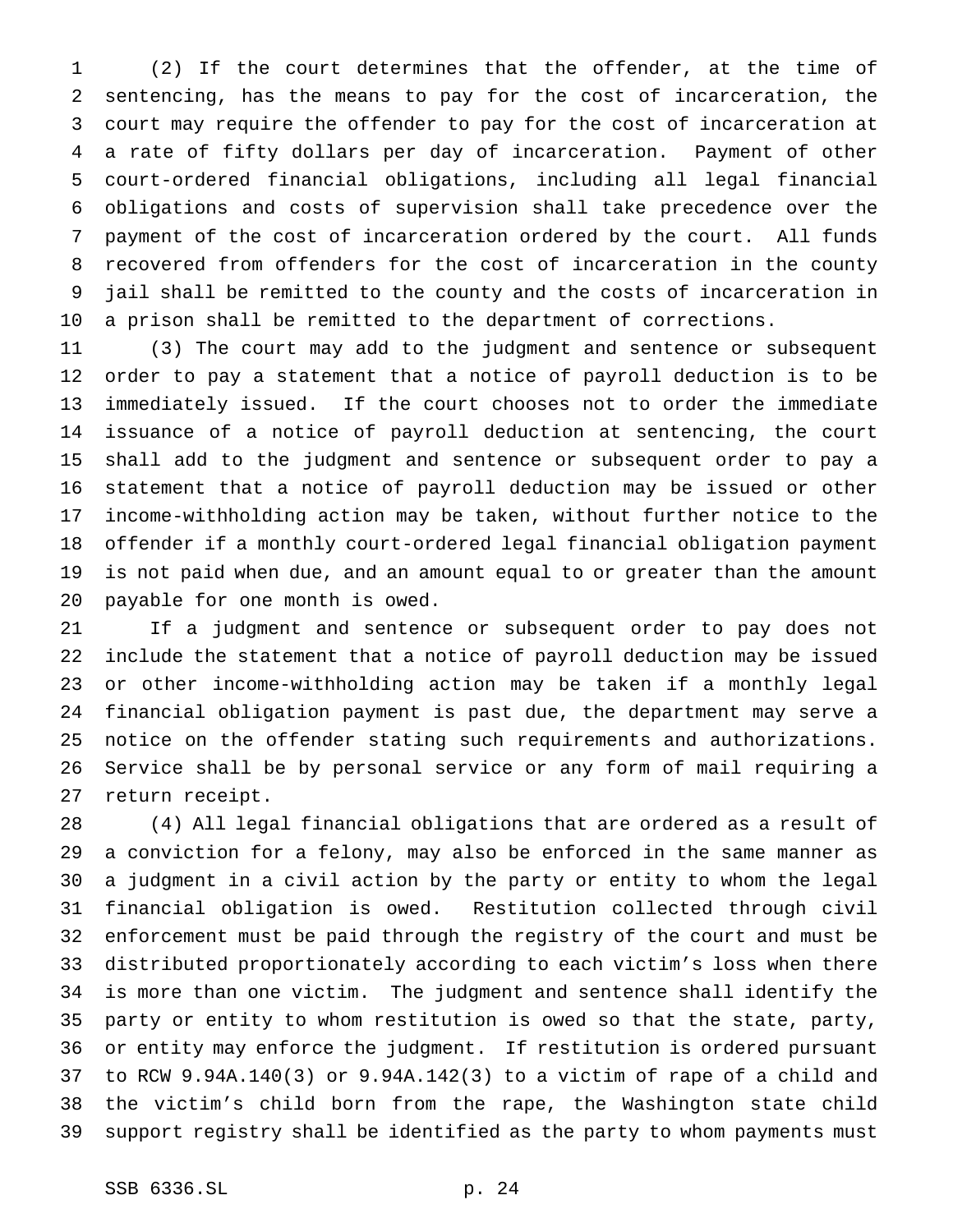be made. Restitution obligations arising from the rape of a child in the first, second, or third degree that result in the pregnancy of the victim may be enforced for the time periods provided under RCW 9.94A.140(3) and 9.94A.142(3). All other legal financial obligations 5 for an offense committed prior to July 1, 2000, may be enforced at any time during the ten-year period following the offender's release from total confinement or within ten years of entry of the judgment and 8 sentence, whichever period ((is longer)) ends later. Prior to the expiration of the initial ten-year period, the superior court may extend the criminal judgment an additional ten years for payment of 11 legal financial obligations including crime victims' assessments. (( $\pm$ 12 jurisdiction under the criminal judgment is extended, the department is 13 not responsible for supervision of the offender during the subsequent 14 period)) All other legal financial obligations for an offense committed 15 on or after July 1, 2000, may be enforced at any time the offender remains under the court's jurisdiction. The department of corrections 17 shall supervise the offender's compliance with payment of the legal 18 financial obligations for ten years following the entry of the judgment 19 and sentence, or ten years following the offender's release from total confinement, whichever period ends later. The department is not 21 responsible for supervision of the offender during any subsequent 22 period of time the offender remains under the court's jurisdiction. Independent of the department, the party or entity to whom the legal financial obligation is owed shall have the authority to utilize any other remedies available to the party or entity to collect the legal financial obligation.

 (5) In order to assist the court in setting a monthly sum that the offender must pay during the period of supervision, the offender is required to report to the department for purposes of preparing a recommendation to the court. When reporting, the offender is required, under oath, to truthfully and honestly respond to all questions concerning present, past, and future earning capabilities and the location and nature of all property or financial assets. The offender is further required to bring any and all documents as requested by the department.

 (6) After completing the investigation, the department shall make a report to the court on the amount of the monthly payment that the offender should be required to make towards a satisfied legal financial obligation.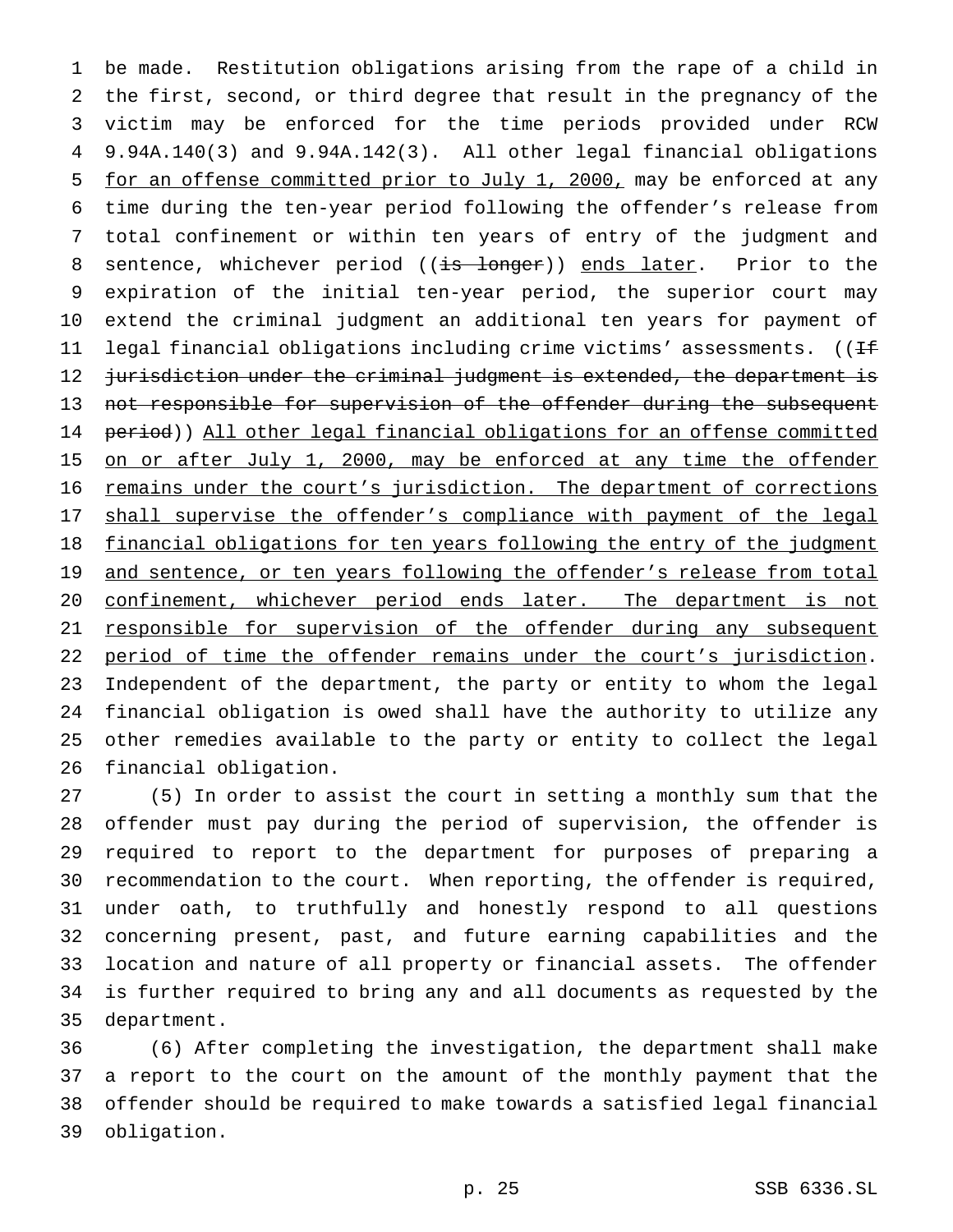(7) During the period of supervision, the department may make a recommendation to the court that the offender's monthly payment schedule be modified so as to reflect a change in financial circumstances. If the department sets the monthly payment amount, the department may modify the monthly payment amount without the matter being returned to the court. Also, during the period of supervision, the offender may be required at the request of the department to report to the department for the purposes of reviewing the appropriateness of the collection schedule for the legal financial obligation. During this reporting, the offender is required under oath to truthfully and honestly respond to all questions concerning earning capabilities and the location and nature of all property or financial assets. Also, the offender is required to bring any and all documents as requested by the department in order to prepare the collection schedule.

 (8) After the judgment and sentence or payment order is entered, the department shall for any period of supervision be authorized to collect the legal financial obligation from the offender. Any amount collected by the department shall be remitted daily to the county clerk for the purposes of disbursements. The department is authorized to accept credit cards as payment for a legal financial obligation, and any costs incurred related to accepting credit card payments shall be the responsibility of the offender.

 (9) The department or any obligee of the legal financial obligation may seek a mandatory wage assignment for the purposes of obtaining satisfaction for the legal financial obligation pursuant to RCW 9.94A.2001.

 (10) The requirement that the offender pay a monthly sum towards a legal financial obligation constitutes a condition or requirement of a sentence and the offender is subject to the penalties as provided in RCW 9.94A.200 for noncompliance.

 (11) The county clerk shall provide the department with individualized monthly billings for each offender with an unsatisfied legal financial obligation and shall provide the department with notice of payments by such offenders no less frequently than weekly.

 (12) The department may arrange for the collection of unpaid legal financial obligations through the county clerk, or through another entity if the clerk does not assume responsibility for collection. The costs for collection services shall be paid by the offender.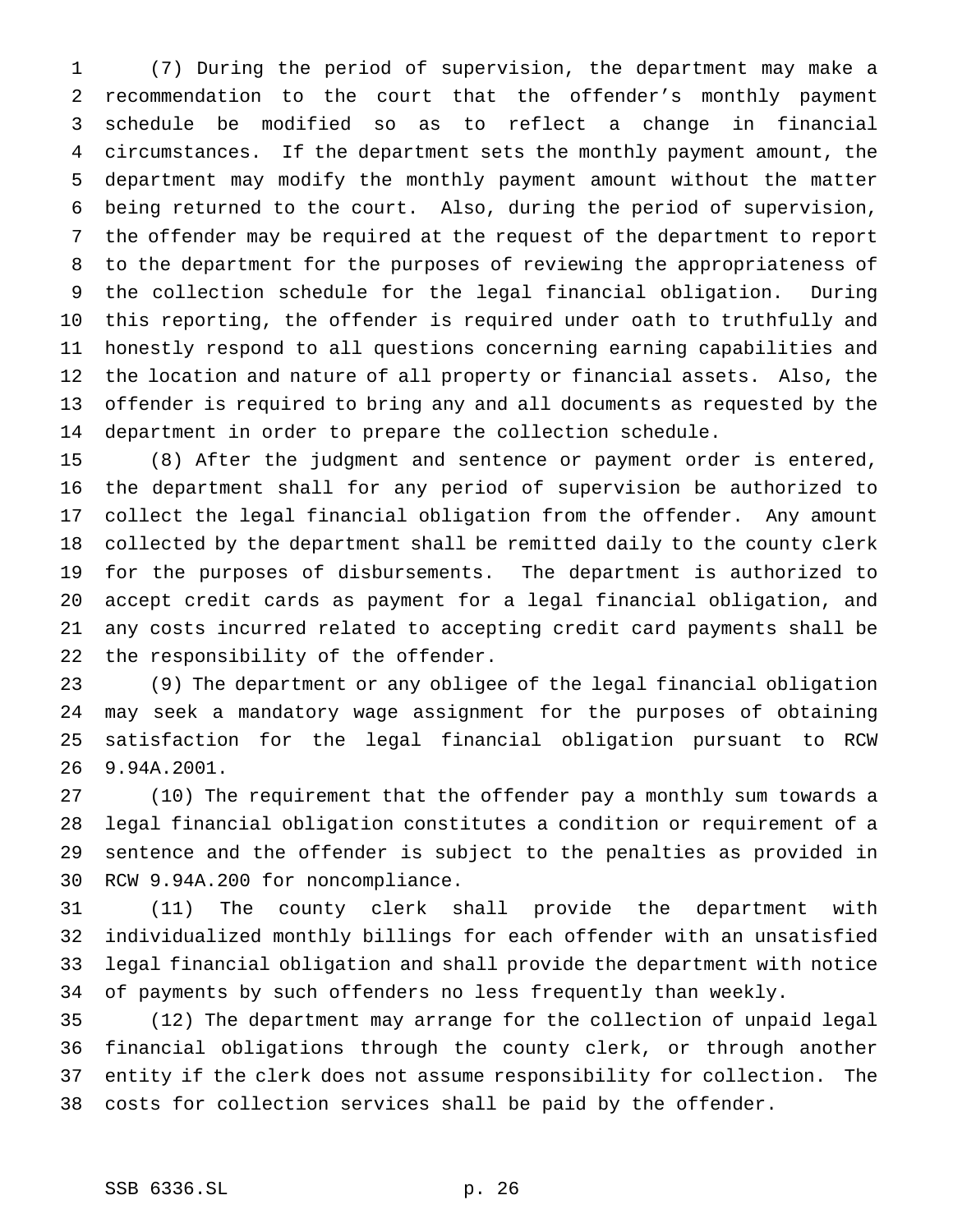**Sec. 5.** RCW 9.94A.170 and 1999 c 196 s 7 and 1999 c 143 s 14 are each reenacted and amended to read as follows:

 (1) A term of confinement ordered in a sentence pursuant to this chapter shall be tolled by any period of time during which the offender has absented himself or herself from confinement without the prior approval of the entity in whose custody the offender has been placed. A term of partial confinement shall be tolled during any period of time spent in total confinement pursuant to a new conviction or pursuant to sanctions for violation of sentence conditions on a separate felony conviction.

11 (2) ((A)) Any term of community custody ((ordered in a sentence 12 pursuant to this chapter)), community placement, or community supervision shall be tolled by any period of time during which the offender has absented himself or herself from supervision without prior 15 approval of the entity under whose ((community custody)) supervision the offender has been placed.

17 (3) Any period of community custody, community placement, or community supervision shall be tolled during any period of time the offender is in confinement for any reason. However, if an offender is detained pursuant to RCW 9.94A.207 or 9.94A.195 and is later found not 21 to have violated a condition or requirement of community custody, 22 community placement, or community supervision, time spent in confinement due to such detention shall not toll the period of 24 community custody, community placement, or community supervision.

25 (4) For terms of confinement or community custody ((sentences)), 26 community placement, or community supervision, the date for the tolling of the sentence shall be established by the entity responsible for the 28 confinement or ((community custody)) supervision.

 NEW SECTION. **Sec. 6.** If any provision of this act or its application to any person or circumstance is held invalid, the remainder of the act or the application of the provision to other persons or circumstances is not affected.

 NEW SECTION. **Sec. 7.** Section 5 of this act is necessary for the immediate preservation of the public peace, health, or safety, or support of the state government and its existing public institutions, and takes effect immediately.